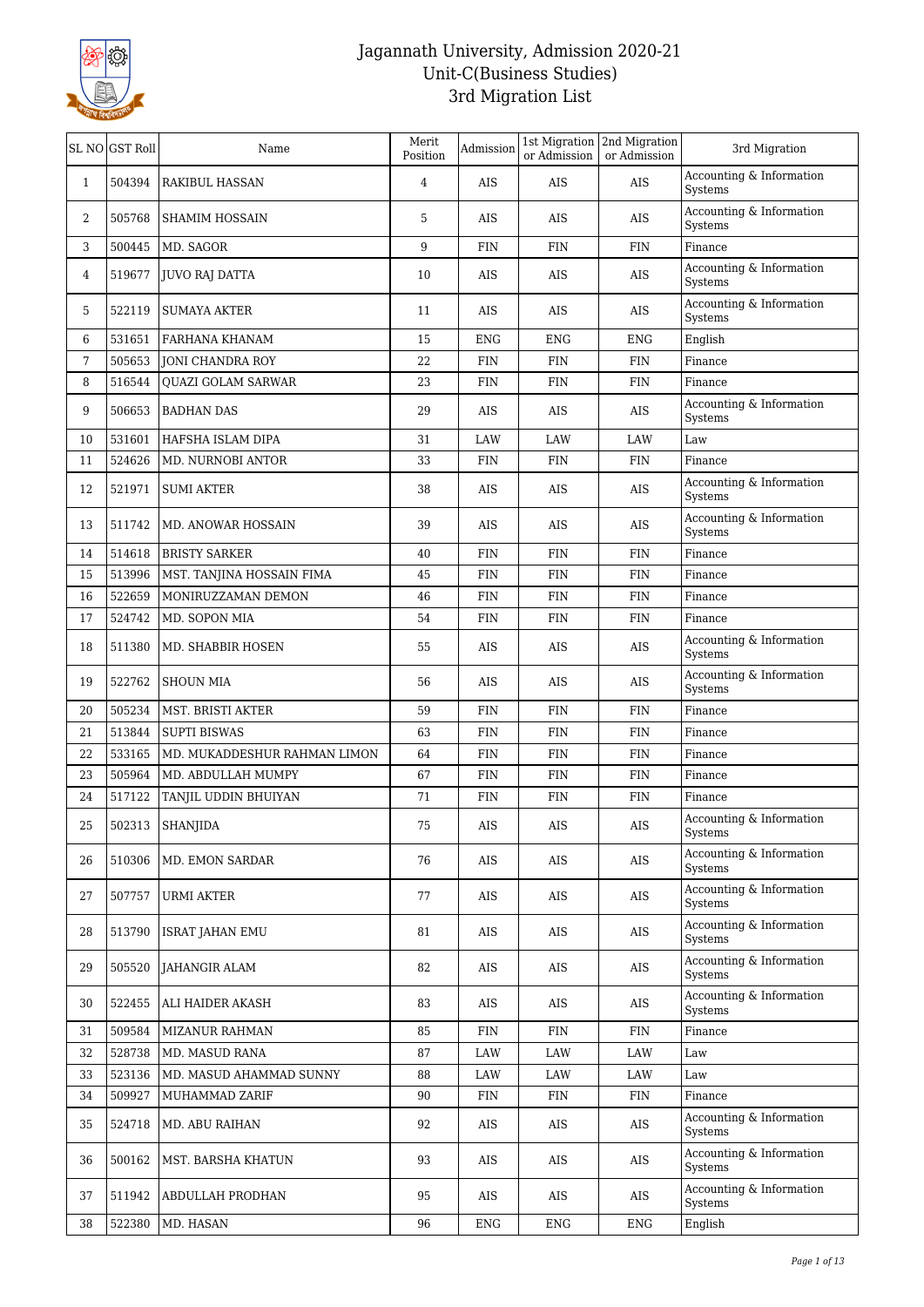

| 39 | 521951 | <b>SHELPY AKTER</b>       | 99  | AIS         | AIS         | <b>AIS</b>  | Accounting & Information<br>Systems    |
|----|--------|---------------------------|-----|-------------|-------------|-------------|----------------------------------------|
| 40 | 510370 | MD. FOZLEY RABBI          | 100 | AIS         | AIS         | AIS         | Accounting & Information<br>Systems    |
| 41 | 526055 | ZAHEDUL ISLAM             | 101 | AIS         | AIS         | AIS         | Accounting & Information<br>Systems    |
| 42 | 510533 | MD. ASHIK ALI             | 106 | <b>LAW</b>  | LAW         | LAW         | Law                                    |
| 43 | 528739 | ARIFUL ISLAM              | 107 | AIS         | AIS         | <b>AIS</b>  | Accounting & Information<br>Systems    |
| 44 | 525076 | SHAKIRUL ISLAM            | 108 | <b>FIN</b>  | <b>FIN</b>  | <b>FIN</b>  | Finance                                |
| 45 | 518337 | MD.LIMON                  | 110 | AIS         | <b>AIS</b>  | AIS         | Accounting & Information<br>Systems    |
| 46 | 519084 | <b>RIPON HOSSAIN</b>      | 118 | <b>FIN</b>  | <b>FIN</b>  | <b>FIN</b>  | Finance                                |
| 47 | 513268 | <b>MEZBA UDDIN</b>        | 119 | <b>FIN</b>  | <b>FIN</b>  | <b>FIN</b>  | Finance                                |
| 48 | 500462 | <b>MD. RAKIB HOSSAIN</b>  | 120 | AIS         | AIS         | AIS         | Accounting & Information<br>Systems    |
| 49 | 512137 | <b>RONY AHMED</b>         | 121 | AIS         | AIS         | <b>AIS</b>  | Accounting & Information<br>Systems    |
| 50 | 507525 | MD. ALI AZGOR             | 122 | <b>FIN</b>  | <b>FIN</b>  | FIN         | Finance                                |
| 51 | 524802 | <b>ANTOR BOSAK</b>        | 124 | <b>FIN</b>  | <b>FIN</b>  | <b>FIN</b>  | Finance                                |
| 52 | 513979 | <b>MORIOM AKTER</b>       | 127 | <b>FIN</b>  | <b>FIN</b>  | FIN         | Finance                                |
| 53 | 529875 | MD. HRIDOY HOSSAIN        | 130 | LAW         | LAW         | LAW         | Law                                    |
| 54 | 502735 | <b>SAMIRON ROY</b>        | 133 | <b>ENG</b>  | <b>ENG</b>  | <b>ENG</b>  | English                                |
| 55 | 531028 | SAYLA KHANAM              | 136 | AIS         | AIS         | <b>AIS</b>  | Accounting & Information<br>Systems    |
| 56 | 531345 | MD. SAJIB MOLLA           | 141 | AIS         | AIS         | AIS         | Accounting $\&$ Information<br>Systems |
| 57 | 500452 | MAHABUB ALAM              | 143 | AIS         | AIS         | AIS         | Accounting & Information<br>Systems    |
| 58 | 509013 | SHAHED MAHMUD             | 144 | <b>FIN</b>  | <b>FIN</b>  | <b>FIN</b>  | Finance                                |
| 59 | 524085 | <b>SUMAIYA AKHTER</b>     | 148 | <b>ENG</b>  | <b>ENG</b>  | <b>ENG</b>  | English                                |
| 60 | 502532 | TAYEBA JANNAT             | 149 | AIS         | AIS         | AIS         | Accounting & Information<br>Systems    |
| 61 | 517854 | MD. HASIB                 | 150 | AIS         | AIS         | AIS         | Accounting $\&$ Information<br>Systems |
| 62 | 500601 | <b>ANUPAM GHOSH</b>       | 151 | <b>FIN</b>  | <b>FIN</b>  | <b>FIN</b>  | Finance                                |
| 63 | 527696 | MD. AKASH HOSSAIN         | 153 | ${\rm FIN}$ | ${\rm FIN}$ | ${\rm FIN}$ | Finance                                |
| 64 | 527097 | THAMID AWSAF RIAD         | 154 | AIS         | AIS         | AIS         | Accounting & Information<br>Systems    |
| 65 | 529253 | MOST. TASMIN JAHAN SWEETY | 155 | AIS         | AIS         | AIS         | Accounting & Information<br>Systems    |
| 66 | 529801 | MD. MOMINAR RAHMAN MUNNA  | 160 | LAW         | LAW         | LAW         | Law                                    |
| 67 | 526260 | MD. RIAZ HOSSEN           | 161 | ENG         | ENG         | <b>ENG</b>  | English                                |
| 68 | 500144 | MST. SANJIDA PARVIN MIM   | 163 | AIS         | AIS         | AIS         | Accounting & Information<br>Systems    |
| 69 | 522948 | MD. HELAL UDDIN           | 164 | <b>FIN</b>  | <b>FIN</b>  | <b>FIN</b>  | Finance                                |
| 70 | 521044 | FAHIM SHAHREAR            | 169 | MKT         | MKT         | <b>MKT</b>  | Marketing                              |
| 71 | 522614 | MD. KAWSER ALAM           | 173 | ENG         | ENG         | <b>ENG</b>  | English                                |
| 72 | 524909 | TAIP AHMED MOON           | 174 | AIS         | AIS         | AIS         | Accounting & Information<br>Systems    |
| 73 | 514778 | <b>RUPA</b>               | 175 | AIS         | AIS         | AIS         | Accounting & Information<br>Systems    |
| 74 | 519553 | <b>BIJOY BANIK</b>        | 177 | <b>FIN</b>  | FIN         | <b>FIN</b>  | Finance                                |
| 75 | 504384 | KAUSAR HOSSAIN            | 178 | AIS         | AIS         | AIS         | Accounting & Information<br>Systems    |
| 76 | 502872 | MD SELIM TARAFDER         | 180 | LAW         | LAW         | LAW         | Law                                    |
| 77 | 524433 | TOMALIKA AKTHER           | 184 | AIS         | AIS         | AIS         | Accounting & Information<br>Systems    |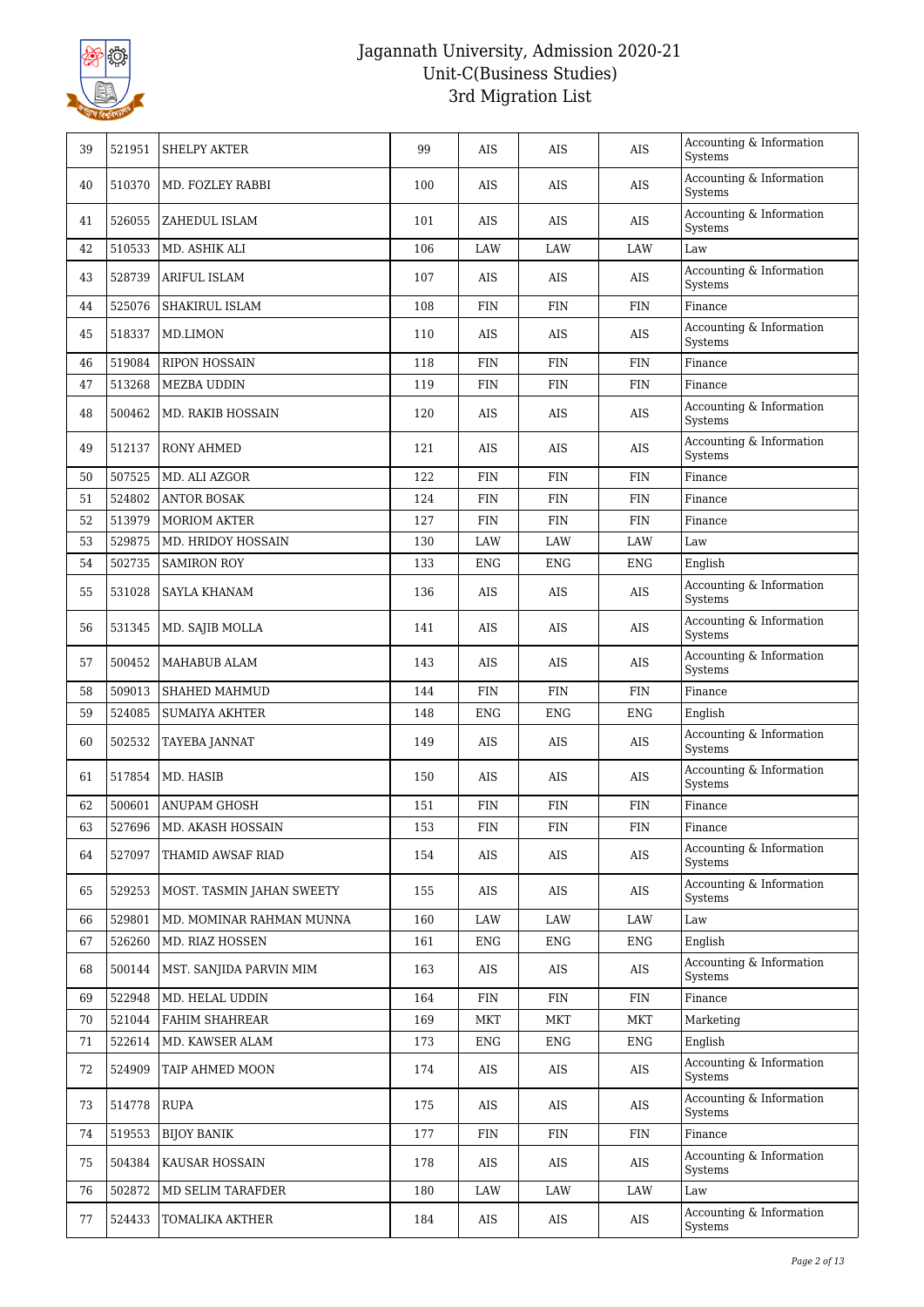

| 78  | 516566 | MOHAMMAD MAHERAB HOSSAIN   | 185 | MGT        | <b>MGT</b> | <b>MGT</b> | <b>Management Studies</b>           |
|-----|--------|----------------------------|-----|------------|------------|------------|-------------------------------------|
| 79  | 527699 | <b>MAHABUR RAHMAN</b>      | 186 | <b>FIN</b> | <b>FIN</b> | <b>FIN</b> | Finance                             |
| 80  | 500388 | MD RANA ISLAM              | 189 | AIS        | AIS        | AIS        | Accounting & Information<br>Systems |
| 81  | 519138 | <b>NOOR MOHAMMAD</b>       | 190 | <b>FIN</b> | <b>FIN</b> | <b>FIN</b> | Finance                             |
| 82  | 513657 | ABDULLAH AL MAMUN          | 193 | <b>FIN</b> | <b>FIN</b> | <b>FIN</b> | Finance                             |
| 83  | 502918 | MRINAL SINGHO              | 194 | MKT        | MKT        | MKT        | Marketing                           |
| 84  | 523103 | <b>TASLIME SARKAR</b>      | 199 | LAW        | LAW        | LAW        | Law                                 |
| 85  | 527768 | MONIRUZZAMAN               | 200 | AIS        | AIS        | AIS        | Accounting & Information<br>Systems |
| 86  | 528708 | MD. ABDUL MOMIN KHAN       | 201 | <b>FIN</b> | <b>FIN</b> | <b>FIN</b> | Finance                             |
| 87  | 529960 | SOMJID KUMAR               | 203 | AIS        | AIS        | AIS        | Accounting & Information<br>Systems |
| 88  | 500419 | MD.EMON HOSSAIN            | 204 | <b>FIN</b> | <b>FIN</b> | <b>FIN</b> | Finance                             |
| 89  | 516633 | <b>ABEDUR RAHMAN</b>       | 206 | AIS        | AIS        | AIS        | Accounting & Information<br>Systems |
| 90  | 524419 | <b>JINNATUN NOOR ARPA</b>  | 207 | <b>FIN</b> | <b>FIN</b> | <b>FIN</b> | Finance                             |
| 91  | 533189 | <b>BISHAL NANDI</b>        | 208 | MGT        | <b>MGT</b> | <b>MGT</b> | <b>Management Studies</b>           |
| 92  | 502233 | MD. HAFIZUR RAHMAN         | 209 | LAW        | LAW        | LAW        | Law                                 |
| 93  | 516320 | NOWROSE FARHAN ALVY        | 211 | <b>FIN</b> | <b>FIN</b> | <b>FIN</b> | Finance                             |
| 94  | 514012 | <b>SUSMITA DABNATH</b>     | 213 | <b>FIN</b> | <b>FIN</b> | <b>FIN</b> | Finance                             |
| 95  | 529642 | MD. ABU BAKAR SIDDIQUE     | 214 | AIS        | AIS        | AIS        | Accounting & Information<br>Systems |
| 96  | 506765 | MD. SAKIB MAHMUD SABBIR    | 215 | AIS        | AIS        | AIS        | Accounting & Information<br>Systems |
| 97  | 510920 | MD. RAKIBUL HASAN          | 216 | AIS        | AIS        | AIS        | Accounting & Information<br>Systems |
| 98  | 531292 | MD. SHAIFUL TALUKDER       | 220 | <b>FIN</b> | <b>FIN</b> | <b>FIN</b> | Finance                             |
| 99  | 518369 | <b>EMON</b>                | 222 | AIS        | AIS        | AIS        | Accounting & Information<br>Systems |
| 100 | 508166 | MARIYA MURSHIDA            | 226 | AIS        | AIS        | AIS        | Accounting & Information<br>Systems |
| 101 | 524629 | MD.PARVES ISLAM DURJOY     | 229 | <b>FIN</b> | <b>FIN</b> | <b>FIN</b> | Finance                             |
| 102 | 508964 | <b>BONDHON CHAKRABORTY</b> | 230 | AIS        | AIS        | AIS        | Accounting & Information<br>Systems |
| 103 | 531712 | <b>RUNA AKTER</b>          | 231 | <b>FIN</b> | <b>FIN</b> | <b>FIN</b> | Finance                             |
| 104 | 526310 | <b>JAHEDUR RAHMAN</b>      | 238 | AIS        | AIS        | AIS        | Accounting & Information<br>Systems |
| 105 | 505598 | NURHANA SADIA              | 239 | AIS        | AIS        | AIS        | Accounting & Information<br>Systems |
| 106 | 505864 | MD. ASIB HOSSAIN MOHON     | 241 | <b>FIN</b> | <b>FIN</b> | <b>FIN</b> | Finance                             |
| 107 | 505663 | MD. MORSALIN PRAMANIK      | 244 | FIN        | <b>FIN</b> | <b>FIN</b> | Finance                             |
| 108 | 522550 | RIDOY HASAN                | 247 | LAW        | LAW        | LAW        | Law                                 |
| 109 | 517669 | <b>UDDIP DEY</b>           | 248 | AIS        | AIS        | AIS        | Accounting & Information<br>Systems |
| 110 | 512442 | FATEMA AKTHER              | 250 | <b>FIN</b> | <b>FIN</b> | <b>FIN</b> | Finance                             |
| 111 | 503592 | ASHIKUR RAHMAN             | 254 | AIS        | AIS        | AIS        | Accounting & Information<br>Systems |
| 112 | 518344 | MD. SAJID                  | 258 | AIS        | AIS        | AIS        | Accounting & Information<br>Systems |
| 113 | 509891 | S. M. REJAUL KARIM         | 260 | AIS        | AIS        | AIS        | Accounting & Information<br>Systems |
| 114 | 522684 | SHAHEEL MOHAMMED SHAD      | 261 | AIS        | AIS        | AIS        | Accounting & Information<br>Systems |
| 115 | 513686 | YEASIN ARAFATH             | 262 | AIS        | FIN        | <b>FIN</b> | Finance                             |
| 116 | 516902 | PRONOY SARKER              | 263 | AIS        | AIS        | AIS        | Accounting & Information<br>Systems |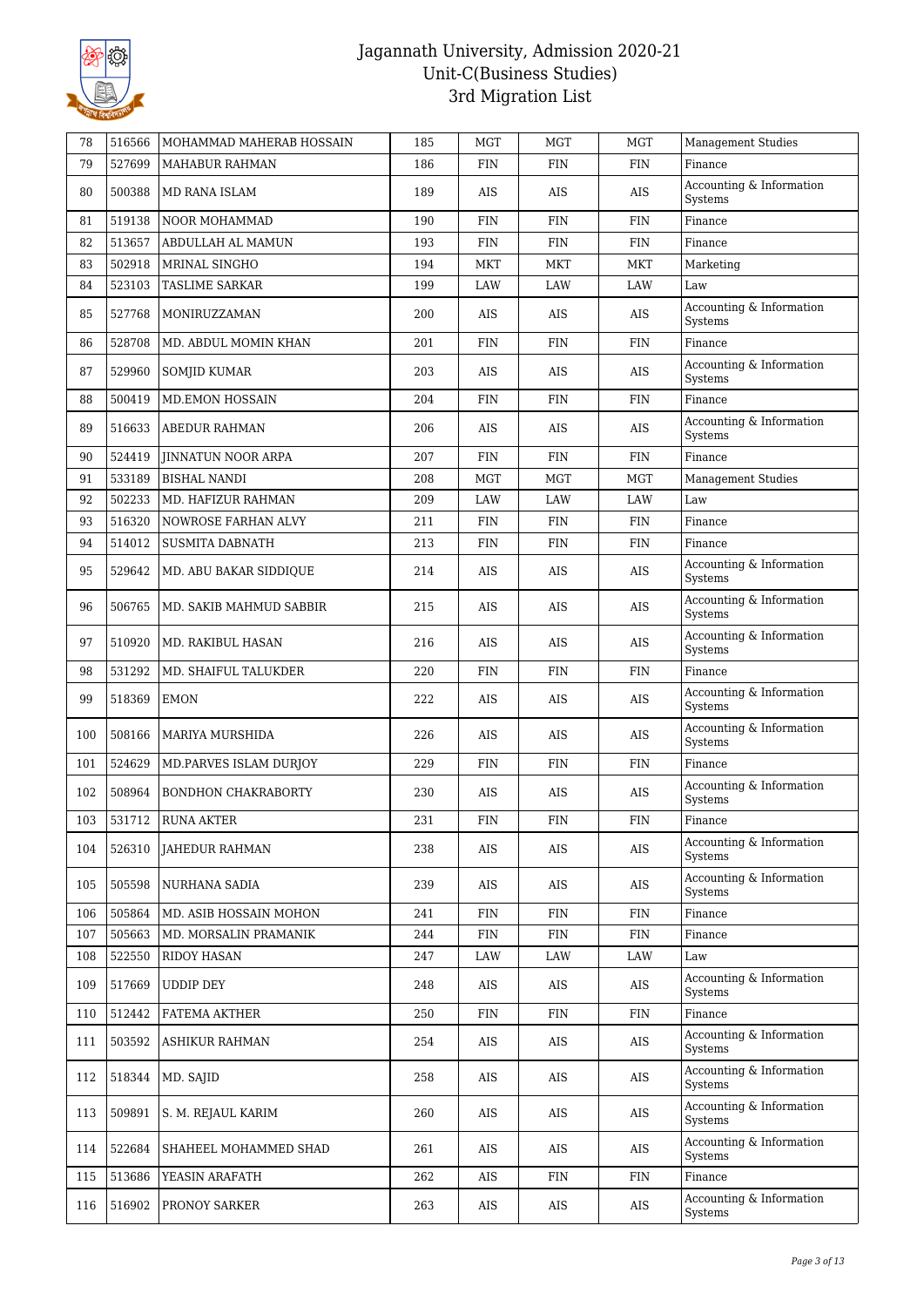

| 117 | 514420 | MOST. ARJUDA AKTER TIHA    | 264 | AIS        | AIS        | AIS        | Accounting & Information<br>Systems    |
|-----|--------|----------------------------|-----|------------|------------|------------|----------------------------------------|
| 118 | 500360 | ISHRAT JAHAN NOURIN        | 265 | AIS        | AIS        | AIS        | Accounting & Information<br>Systems    |
| 119 | 531785 | <b>SIFAT ARA DIBA</b>      | 266 | LAW        | LAW        | LAW        | Law                                    |
| 120 | 527053 | MOSHARAF FAHIM             | 267 | AIS        | AIS        | AIS        | Accounting & Information<br>Systems    |
| 121 | 527377 | AMINUL ISLAM NIHAT         | 268 | <b>MGT</b> | <b>MGT</b> | <b>MGT</b> | <b>Management Studies</b>              |
| 122 | 529677 | MD. RUHUL AMIN SARKAR      | 269 | AIS        | AIS        | AIS        | Accounting & Information<br>Systems    |
| 123 | 518438 | <b>SOVOTH DAS</b>          | 271 | AIS        | <b>AIS</b> | <b>AIS</b> | Accounting & Information<br>Systems    |
| 124 | 516483 | MD. MEHADI HASSAN          | 274 | AIS        | AIS        | AIS        | Accounting & Information<br>Systems    |
| 125 | 511562 | HABIBA ISLAM               | 276 | <b>ENG</b> | AIS        | AIS        | Accounting & Information<br>Systems    |
| 126 | 522754 | <b>SOHEL HOSSAIN</b>       | 278 | MGT        | AIS        | AIS        | Accounting & Information<br>Systems    |
| 127 | 500368 | <b>NUPUR</b>               | 281 | <b>MGT</b> | <b>FIN</b> | <b>FIN</b> | Finance                                |
| 128 | 505654 | MD. FARIDUL ISLAM          | 284 | MGT        | AIS        | AIS        | Accounting & Information<br>Systems    |
| 129 | 501793 | MRIHONJOL KARMAKAR DIP     | 285 | ECO        | <b>FIN</b> | <b>FIN</b> | Finance                                |
| 130 | 525163 | MD ABDULLAH                | 287 | LAW        | LAW        | LAW        | Law                                    |
| 131 | 504727 | MD. AL SAHARIAR SHAWON     | 288 | MKT        | <b>FIN</b> | <b>FIN</b> | Finance                                |
| 132 | 517857 | MD. ALIF                   | 289 | MGT        | <b>FIN</b> | FIN        | Finance                                |
| 133 | 510325 | MD. JOHURUL ISLAM JONY     | 291 | <b>ENG</b> | <b>ENG</b> | <b>ENG</b> | English                                |
| 134 | 526748 | RABBI ISLAM                | 292 | MGT        | AIS        | AIS        | Accounting & Information<br>Systems    |
| 135 | 504545 | MAHBUBUR RAHMAN AKASH      | 293 | MGT        | <b>AIS</b> | <b>AIS</b> | Accounting & Information<br>Systems    |
| 136 | 505960 | MD. SUMON                  | 294 | LAW        | LAW        | LAW        | Law                                    |
| 137 | 524775 | AKIBE AHMED HEMEL          | 296 | MKT        | AIS        | AIS        | Accounting & Information<br>Systems    |
| 138 | 506748 | MD. ASADUL SARKER          | 297 | LAW        | LAW        | LAW        | Law                                    |
| 139 | 510628 | MD. HASIBUL HASAN          | 298 | <b>MGT</b> | <b>FIN</b> | <b>FIN</b> | Finance                                |
| 140 | 525005 | MD. NAZMUL ISLAM SHOVO     | 299 | <b>MGT</b> | AIS        | AIS        | Accounting & Information<br>Systems    |
| 141 | 511662 | KHADIZA AKTER              | 301 | MKT        | MKT        | MKT        | Marketing                              |
| 142 | 507709 | FATEMA TUJ JOHURA ANIKA    | 303 | <b>MKT</b> | FIN        | <b>FIN</b> | Finance                                |
| 143 | 510252 | MD. SHAH NAWAJ             | 304 | ECO        | <b>ENG</b> | <b>ENG</b> | English                                |
| 144 | 528530 | MST. TASNIA TABASSUM BITTO | 308 | <b>MGT</b> | FIN        | <b>FIN</b> | Finance                                |
| 145 | 530372 | RANA HOSSAIN SAGOR         | 310 | LAN        | LAW        | LAW        | Law                                    |
| 146 | 514387 | <b>SONIA AKTER</b>         | 311 | MKT        | AIS        | AIS        | Accounting & Information<br>Systems    |
| 147 | 517414 | <b>HIRA MIA</b>            | 312 | MGT        | AIS        | AIS        | Accounting $\&$ Information<br>Systems |
| 148 | 511779 | MD. ARFUZ                  | 313 | <b>MGT</b> | <b>FIN</b> | <b>FIN</b> | $\ensuremath{\mathsf{Finance}}\xspace$ |
| 149 | 513649 | AKIDUL ISLAM               | 314 | <b>MGT</b> | <b>FIN</b> | FIN        | Finance                                |
| 150 | 526318 | <b>ASHIKUR ROHMAN</b>      | 316 | MGT        | FIN        | <b>FIN</b> | Finance                                |
| 151 | 510865 | MD. SAROWAR HOSSAIN        | 317 | MGT        | MGT        | MGT        | <b>Management Studies</b>              |
| 152 | 527957 | MD. ABRAR HOSSAIN SAHAD    | 318 | MGT        | AIS        | AIS        | Accounting & Information<br>Systems    |
| 153 | 518252 | MD. RIFAT HASAN REAL       | 319 | MKT        | FIN        | FIN        | Finance                                |
| 154 | 513940 | TASFIA AHMED RIMA          | 321 | MKT        | AIS        | AIS        | Accounting & Information<br>Systems    |
| 155 | 510031 | <b>AUNKITA SARKAR</b>      | 322 | MGT        | <b>MGT</b> | <b>MGT</b> | <b>Management Studies</b>              |
| 156 | 516527 | ABU SHAFAET                | 323 | MGT        | FIN        | FIN        | Finance                                |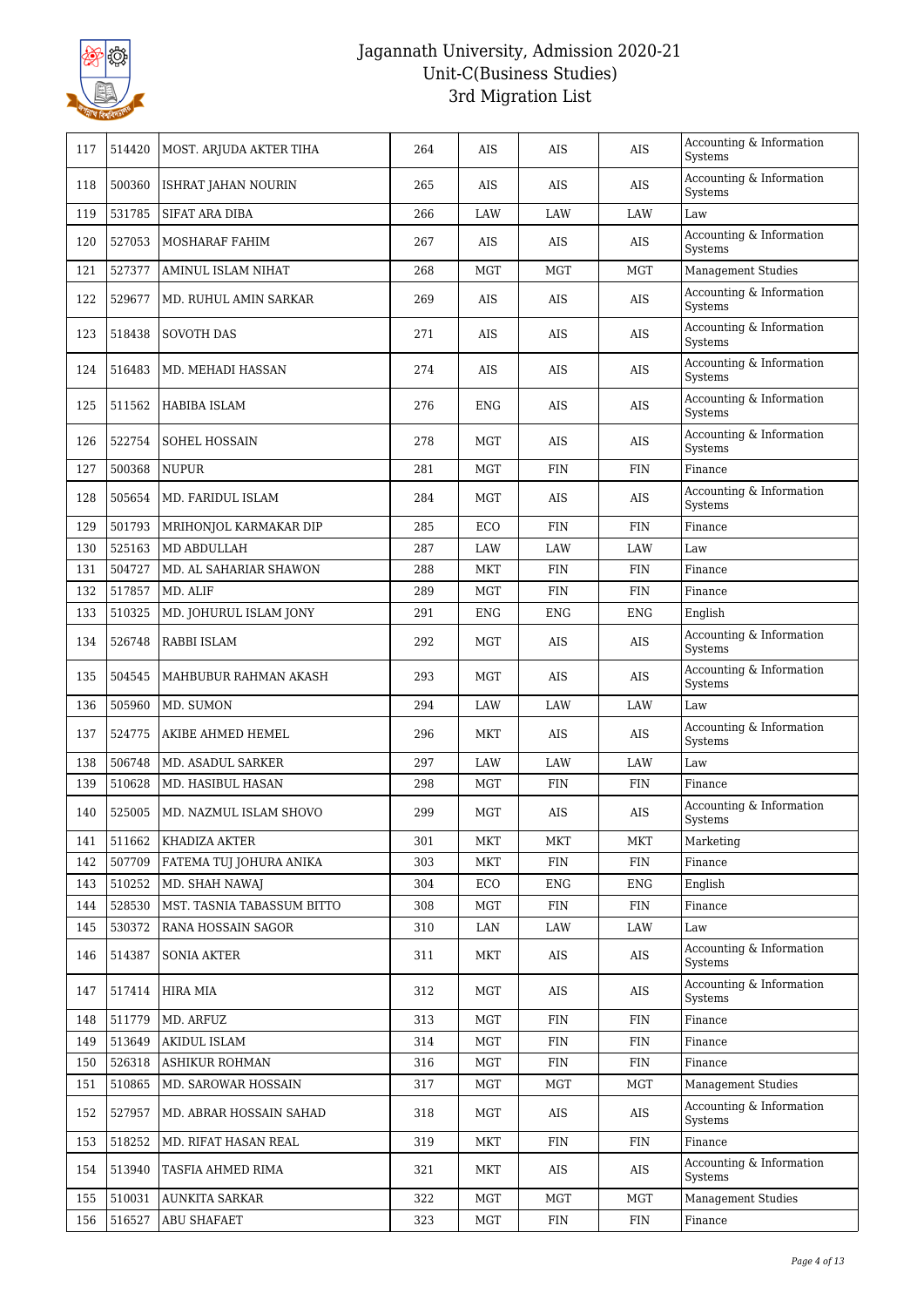

| 157 | 514154 | RABEYA ISLAM                  | 324 | MGT        | AIS        | AIS        | Accounting & Information<br>Systems    |
|-----|--------|-------------------------------|-----|------------|------------|------------|----------------------------------------|
| 158 | 524521 | <b>BUSHRA HAFIZ LUBABA</b>    | 325 | MGT        | AIS        | AIS        | Accounting & Information<br>Systems    |
| 159 | 510637 | MD. ABDUR RAHIM               | 326 | MGT        | AIS        | AIS        | Accounting & Information<br>Systems    |
| 160 | 504485 | MD. S.M. SABBIR               | 327 | MGT        | AIS        | AIS        | Accounting & Information<br>Systems    |
| 161 | 519725 | SHURA SARKAR ALBON            | 329 | MGT        | AIS        | AIS        | Accounting & Information<br>Systems    |
| 162 | 520471 | RASEL MIA RINKON              | 330 | MGT        | AIS        | AIS        | Accounting & Information<br>Systems    |
| 163 | 504283 | PREETY BEGUM                  | 332 | <b>MGT</b> | <b>FIN</b> | <b>FIN</b> | Finance                                |
| 164 | 505797 | PARTHO SAHA                   | 334 | MKT        | <b>FIN</b> | FIN        | Finance                                |
| 165 | 505242 | MARIA AKTHER METHILA          | 335 | MKT        | AIS        | AIS        | Accounting & Information<br>Systems    |
| 166 | 512123 | MD. ASRAFUL ISLAM             | 336 | MGT        | AIS        | AIS        | Accounting & Information<br>Systems    |
| 167 | 504633 | <b>HOSSAIN MIA</b>            | 337 | MGT        | AIS        | AIS        | Accounting & Information<br>Systems    |
| 168 | 528048 | MD. EYASIN                    | 338 | <b>MGT</b> | AIS        | AIS        | Accounting & Information<br>Systems    |
| 169 | 513162 | DALIM CHANDRA DAS             | 339 | <b>MGT</b> | <b>FIN</b> | <b>FIN</b> | Finance                                |
| 170 | 518832 | FAHADUL ISLAM                 | 340 | MGT        | AIS        | AIS        | Accounting & Information<br>Systems    |
| 171 | 512257 | MD. NAYEM HASAN               | 346 | MKT        | AIS        | AIS        | Accounting $\&$ Information<br>Systems |
| 172 | 506239 | MD. SHAHIN ISLAM              | 348 | MGT        | AIS        | AIS        | Accounting & Information<br>Systems    |
| 173 | 520170 | MD IMRAN HOSSAIN              | 350 | MKT        | <b>FIN</b> | <b>FIN</b> | Finance                                |
| 174 | 500530 | <b>AJOY BISWAS</b>            | 351 | MGT        | AIS        | AIS        | Accounting & Information<br>Systems    |
| 175 | 517683 | FAHIM BHUIYAN                 | 352 | MKT        | <b>FIN</b> | <b>FIN</b> | Finance                                |
| 176 | 525073 | RABBI ISLAM                   | 353 | <b>MGT</b> | <b>FIN</b> | <b>FIN</b> | Finance                                |
| 177 | 517199 | PARTHA PRATIM SAHA            | 356 | MGT        | <b>FIN</b> | FIN        | $\ensuremath{\mathsf{Finance}}\xspace$ |
| 178 | 525870 | SUDARSHAN CHAKRABORTY         | 358 | MKT        | MKT        | MKT        | Marketing                              |
| 179 | 502289 | NUR NAHAR AUAL SONAMONI       | 359 | MKT        | AIS        | <b>AIS</b> | Accounting & Information<br>Systems    |
| 180 | 510247 | S. M. ABDULLAH BIN ROWHA SIAM | 361 | MKT        | AIS        | AIS        | Accounting & Information<br>Systems    |
| 181 | 533243 | MD. DIPU POSARE               | 364 | <b>MGT</b> | <b>MGT</b> | <b>MGT</b> | <b>Management Studies</b>              |
| 182 | 514620 | NAIMA AKTER KABITA            | 366 | <b>MKT</b> | ENG        | <b>ENG</b> | English                                |
| 183 | 500454 | MD SHAHINUR ISLAM             | 367 | <b>MGT</b> | MGT        | <b>MGT</b> | <b>Management Studies</b>              |
| 184 | 508466 | AL AMIN MIAH                  | 369 | MKT        | AIS        | AIS        | Accounting & Information<br>Systems    |
| 185 | 514306 | RUPA HALDAR                   | 370 | MGT        | FIN        | FIN        | Finance                                |
| 186 | 527529 | <b>MITA RANI DAS</b>          | 372 | MGT        | AIS        | AIS        | Accounting & Information<br>Systems    |
| 187 | 519231 | ANWAR HOSSAIN                 | 373 | MGT        | MGT        | MGT        | <b>Management Studies</b>              |
| 188 | 503029 | MD SAMAUN HOSSAIN             | 374 | <b>MKT</b> | LAW        | LAW        | Law                                    |
| 189 | 514171 | AMENA AKTER                   | 375 | MGT        | FIN        | <b>FIN</b> | Finance                                |
| 190 | 512433 | JANNATUL NAIMA                | 378 | MGT        | AIS        | AIS        | Accounting & Information<br>Systems    |
| 191 | 526584 | TOUHIDUL ISLAM                | 379 | <b>MKT</b> | <b>FIN</b> | <b>FIN</b> | $\ensuremath{\mathsf{Finance}}\xspace$ |
| 192 | 526091 | <b>ASHISH NATH</b>            | 381 | MKT        | FIN        | <b>FIN</b> | $\ensuremath{\mathsf{Finance}}\xspace$ |
| 193 | 518334 | ABDUR RAHMAN                  | 382 | MGT        | AIS        | AIS        | Accounting & Information<br>Systems    |
| 194 | 526606 | SAIFUL ISLAM                  | 384 | MKT        | FIN        | <b>FIN</b> | Finance                                |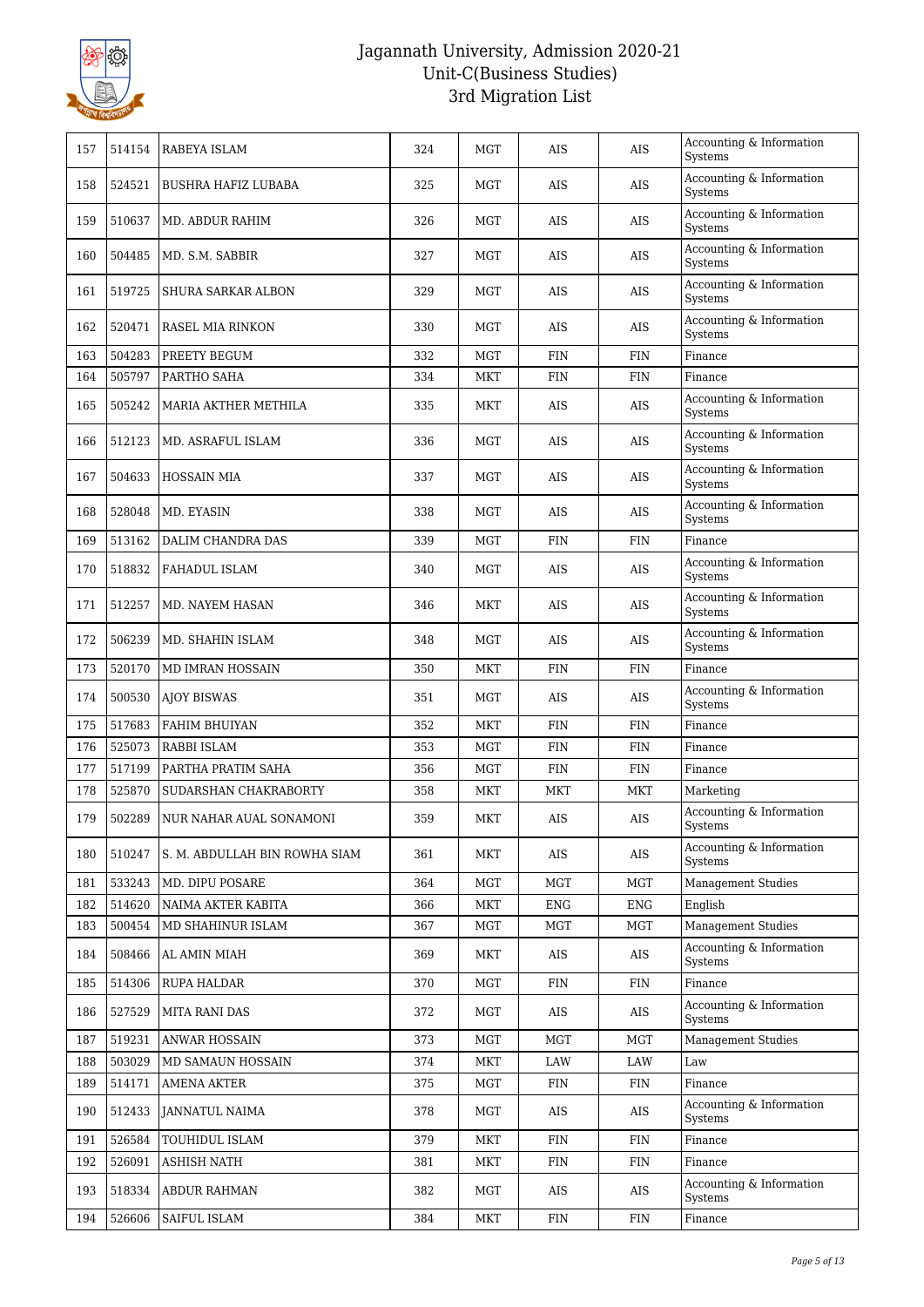

| 195 | 510324 | MD. ARMAN HOSEN AKASH   | 385 | LAN        | LAW        | LAW        | Law                                 |
|-----|--------|-------------------------|-----|------------|------------|------------|-------------------------------------|
| 196 | 533143 | <b>MD.RAJIB HOSSEN</b>  | 387 | MGT        | LAW        | LAW        | Law                                 |
| 197 | 508988 | NOOR ADIT AHMED         | 388 | <b>MKT</b> | <b>FIN</b> | <b>FIN</b> | Finance                             |
| 198 | 508132 | THAMINA AKTER BONNA     | 390 | MGT        | MGT        | <b>MGT</b> | <b>Management Studies</b>           |
| 199 | 524150 | MD. SOJIB MIA           | 391 | MGT        | <b>FIN</b> | <b>FIN</b> | Finance                             |
| 200 | 518101 | <b>SHIHAB</b>           | 393 | MKT        | <b>FIN</b> | <b>FIN</b> | Finance                             |
| 201 | 522034 | FAHIMA AKTER SHOVA      | 395 | MGT        | <b>FIN</b> | <b>FIN</b> | Finance                             |
| 202 | 526233 | ABIDUL HOQUE RAHAT      | 396 | MGT        | AIS        | <b>AIS</b> | Accounting & Information<br>Systems |
| 203 | 510408 | MD. AL-MARUF            | 397 | <b>MKT</b> | LAW        | LAW        | Law                                 |
| 204 | 527992 | MD AL AMIN HOSSAIN      | 398 | MGT        | AIS        | AIS        | Accounting & Information<br>Systems |
| 205 | 504688 | <b>MD.AMRAN HOSSAIN</b> | 399 | MKT        | <b>FIN</b> | <b>FIN</b> | Finance                             |
| 206 | 506602 | FATEMA SCHROTH SHETU    | 400 | MGT        | <b>FIN</b> | <b>FIN</b> | Finance                             |
| 207 | 500442 | AKASH AHMED             | 401 | MGT        | LAW        | LAW        | Law                                 |
| 208 | 513646 | <b>MD. OMAR FARUK</b>   | 402 | MKT        | AIS        | AIS        | Accounting & Information<br>Systems |
| 209 | 522776 | MD. ABU RAZIN RUMI      | 404 | MGT        | ENG        | <b>ENG</b> | English                             |
| 210 | 514295 | FATEMA-TUL-JANNAT       | 405 | MKT        | AIS        | <b>AIS</b> | Accounting & Information<br>Systems |
| 211 | 522870 | RAKIBUL ISLAM           | 407 | MGT        | AIS        | AIS        | Accounting & Information<br>Systems |
| 212 | 528696 | <b>GOURANGO SARKER</b>  | 409 | MGT        | <b>FIN</b> | <b>FIN</b> | Finance                             |
| 213 | 516167 | SADMAN SHARIAR DIPTO    | 410 | <b>MKT</b> | FIN        | <b>FIN</b> | Finance                             |
| 214 | 528844 | MD. RAKIB HASAN         | 416 | MGT        | MGT        | MGT        | <b>Management Studies</b>           |
| 215 | 524434 | NAZMUNNAHAR             | 419 | LAN        | LAN        | LAN        | Land Management and Law             |
| 216 | 505855 | MD. NOYON ISLAM         | 421 | MKT        | <b>FIN</b> | <b>FIN</b> | Finance                             |
| 217 | 518045 | MD. SHIPON KHAN         | 423 | MGT        | MGT        | <b>MGT</b> | Management Studies                  |
| 218 | 527890 | MD YOUNUS ALI           | 424 | MKT        | AIS        | AIS        | Accounting & Information<br>Systems |
| 219 | 533341 | MD. SABBIR HASAN NAHID  | 430 | MKT        | <b>FIN</b> | <b>FIN</b> | Finance                             |
| 220 | 501424 | SAJIDA NAJNEEN MEEM     | 433 | MGT        | AIS        | AIS        | Accounting & Information<br>Systems |
| 221 | 513822 | RABEYA SULTANA RIPTE    | 435 | MGT        | FIN        | <b>FIN</b> | Finance                             |
| 222 | 527629 | MD. RAKIBUL ISLAM       | 437 | MGT        | $\rm AIS$  | AIS        | Accounting & Information<br>Systems |
| 223 | 518759 | SHAHADAT HOSSEN         | 438 | MGT        | AIS        | AIS        | Accounting & Information<br>Systems |
| 224 | 506752 | RUBEL AHMED             | 439 | MGT        | MGT        | MGT        | Management Studies                  |
| 225 | 508488 | MD. OMOR                | 440 | MGT        | AIS        | AIS        | Accounting & Information<br>Systems |
| 226 | 504426 | MD. SHAMIM HOSSAIN      | 441 | MGT        | AIS        | AIS        | Accounting & Information<br>Systems |
| 227 | 514538 | SHAHREEN KABIR FARIA    | 442 | MGT        | AIS        | AIS        | Accounting & Information<br>Systems |
| 228 | 522800 | MD. SHAKHAWAT HOSSAIN   | 443 | MGT        | AIS        | AIS        | Accounting & Information<br>Systems |
| 229 | 517551 | NAHIAN MOSHARROF        | 445 | MGT        | FIN        | <b>FIN</b> | Finance                             |
| 230 | 507113 | CHWAN BASAK             | 446 | MKT        | AIS        | AIS        | Accounting & Information<br>Systems |
| 231 | 529400 | PRITILATA RANI          | 449 | MGT        | <b>FIN</b> | <b>FIN</b> | Finance                             |
| 232 | 531304 | SHEIKH KAUSAR           | 450 | MGT        | AIS        | AIS        | Accounting & Information<br>Systems |
| 233 | 533385 | ABU BAKAR SIDDIK        | 451 | MGT        | AIS        | AIS        | Accounting & Information<br>Systems |
| 234 | 511000 | TANMOY KUMAR            | 452 | MGT        | AIS        | AIS        | Accounting & Information<br>Systems |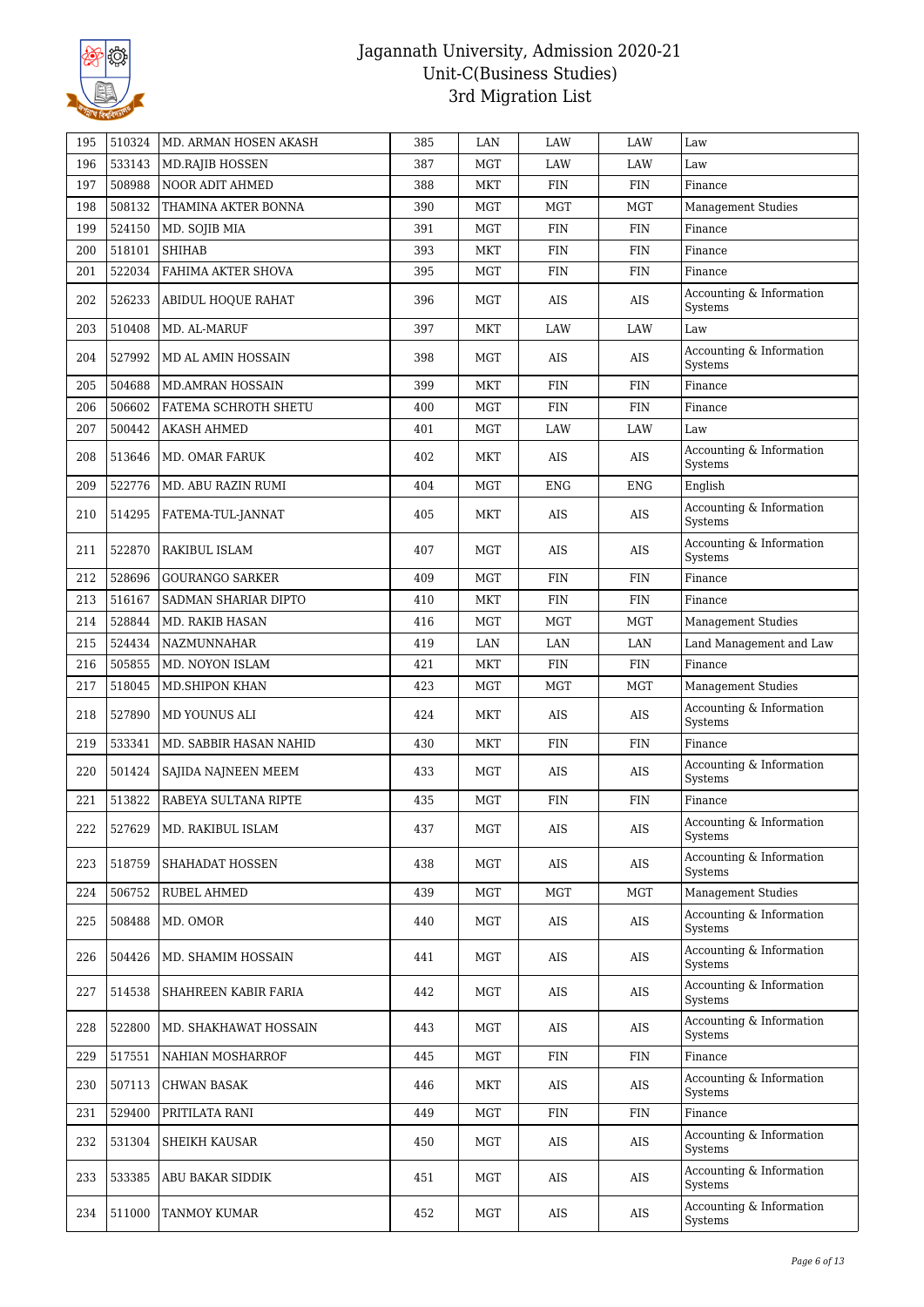

| 235 | 529906 | MD. ASHIK KHANDKER          | 453 | <b>MKT</b> | <b>ENG</b> | <b>ENG</b> | English                             |
|-----|--------|-----------------------------|-----|------------|------------|------------|-------------------------------------|
| 236 | 510715 | MD. AL- AMIN ISLAM SOJIB    | 455 | MKT        | MKT        | MKT        | Marketing                           |
| 237 | 528081 | MD SABUJ SHEIKH             | 456 | MKT        | MKT        | MKT        | Marketing                           |
| 238 | 514287 | <b>JANNATUL FARDOUS MIM</b> | 457 | <b>MGT</b> | AIS        | <b>AIS</b> | Accounting & Information<br>Systems |
| 239 | 518702 | <b>SUMAN AHMED</b>          | 458 | MGT        | AIS        | AIS        | Accounting & Information<br>Systems |
| 240 | 513831 | FARZANA AKTHER ASHA         | 462 | <b>MGT</b> | <b>FIN</b> | <b>FIN</b> | Finance                             |
| 241 | 514858 | SHAHANAJ AKTER              | 467 | PAd        | ENG        | <b>ENG</b> | English                             |
| 242 | 511980 | SAFAYATUL ISLAM             | 470 | MKT        | AIS        | <b>AIS</b> | Accounting & Information<br>Systems |
| 243 | 528933 | <b>MD. ABDUR RAKIB</b>      | 471 | <b>MGT</b> | ENG        | ENG        | English                             |
| 244 | 526070 | RASHEDUL HASAN NOWSHAD      | 472 | MGT        | AIS        | <b>AIS</b> | Accounting & Information<br>Systems |
| 245 | 522720 | ANISUZZAMAN SUJON           | 476 | <b>MGT</b> | <b>ENG</b> | <b>ENG</b> | English                             |
| 246 | 527153 | MOHAMMAD SHAJIB             | 477 | MKT        | AIS        | AIS        | Accounting & Information<br>Systems |
| 247 | 511092 | <b>SOJIB HOSSAIN</b>        | 479 | MGT        | AIS        | <b>AIS</b> | Accounting & Information<br>Systems |
| 248 | 513012 | MD. ABDUR RAHMAN            | 480 | MKT        | MKT        | MKT        | Marketing                           |
| 249 | 521707 | TUFAN CHANDRA ROY           | 481 | <b>MKT</b> | <b>FIN</b> | <b>FIN</b> | Finance                             |
| 250 | 531189 | SHAROJ DHALI                | 483 | MKT        | MKT        | MKT        | Marketing                           |
| 251 | 525429 | JANNATUL FERDAUS.           | 484 | <b>MGT</b> | MGT        | MGT        | <b>Management Studies</b>           |
| 252 | 510060 | MST. FATIMA KHATUN          | 486 | <b>MGT</b> | MGT        | <b>MGT</b> | <b>Management Studies</b>           |
| 253 | 518177 | MD. SHANTO MIAH             | 488 | <b>MGT</b> | <b>ENG</b> | <b>ENG</b> | English                             |
| 254 | 516747 | DURJOY PODDER               | 489 | MGT        | AIS        | AIS        | Accounting & Information<br>Systems |
| 255 | 515820 | NUZHAT NOWSHIN              | 491 | <b>MGT</b> | MGT        | MGT        | <b>Management Studies</b>           |
| 256 | 517406 | ALIF AB E ARAFAT            | 492 | <b>MGT</b> | AIS        | AIS        | Accounting & Information<br>Systems |
| 257 | 501919 | KANCHON CHANDRA PAUL        | 493 | <b>MGT</b> | <b>MGT</b> | MGT        | Management Studies                  |
| 258 | 526236 | PRANTA DAS GUPTA            | 494 | MKT        | <b>FIN</b> | <b>FIN</b> | Finance                             |
| 259 | 517472 | MOHARAJ BIKASH BABU         | 495 | <b>MGT</b> | <b>MGT</b> | MGT        | Management Studies                  |
| 260 | 525685 | AMRITA SAHA PRIYA           | 496 | <b>MGT</b> | <b>FIN</b> | <b>FIN</b> | Finance                             |
| 261 | 514548 | <b>NUSRAT JAHAN</b>         | 497 | <b>MGT</b> | <b>MGT</b> | <b>MGT</b> | <b>Management Studies</b>           |
| 262 | 526235 | MOHAMMAD YOUNUS             | 498 | <b>MGT</b> | FIN        | <b>FIN</b> | Finance                             |
| 263 | 531307 | NIROB SARKER DOYAL          | 501 | MKT        | AIS        | AIS        | Accounting & Information<br>Systems |
| 264 | 529816 | MD. NAIMUR RAHMAN NAYAN     | 502 | MKT        | FIN        | <b>FIN</b> | Finance                             |
| 265 | 511008 | <b>FAZLEO RABBI</b>         | 503 | <b>MKT</b> | <b>FIN</b> | FIN        | Finance                             |
| 266 | 516257 | MOHAMMAD KAJAL MIA          | 506 | MKT        | AIS        | AIS        | Accounting & Information<br>Systems |
| 267 | 525903 | MAHMUDUR RAHMAN             | 507 | MKT        | FIN        | <b>FIN</b> | Finance                             |
| 268 | 531175 | <b>SHOHAN SHEIKH</b>        | 508 | MKT        | AIS        | AIS        | Accounting & Information<br>Systems |
| 269 | 527476 | MST. RAPIA KHANOM           | 511 | POS        | <b>FIN</b> | <b>FIN</b> | Finance                             |
| 270 | 524922 | UZZAL CHANDRA DAS           | 514 | BAN        | AIS        | AIS        | Accounting & Information<br>Systems |
| 271 | 526414 | <b>ABDUR RAHIM</b>          | 515 | <b>BAN</b> | AIS        | <b>FIN</b> | Finance                             |
| 272 | 514763 | <b>BRISTI AKTER</b>         | 518 | PAd        | AIS        | AIS        | Accounting & Information<br>Systems |
| 273 | 518598 | <b>ABRARFIAS</b>            | 521 | LAN        | AIS        | AIS        | Accounting & Information<br>Systems |
| 274 | 527894 | TUHIN                       | 523 | LAN        | LAN        | LAN        | Land Management and Law             |
| 275 | 514425 | TASMIA TAHSIN               | 524 | BAN        | AIS        | AIS        | Accounting & Information<br>Systems |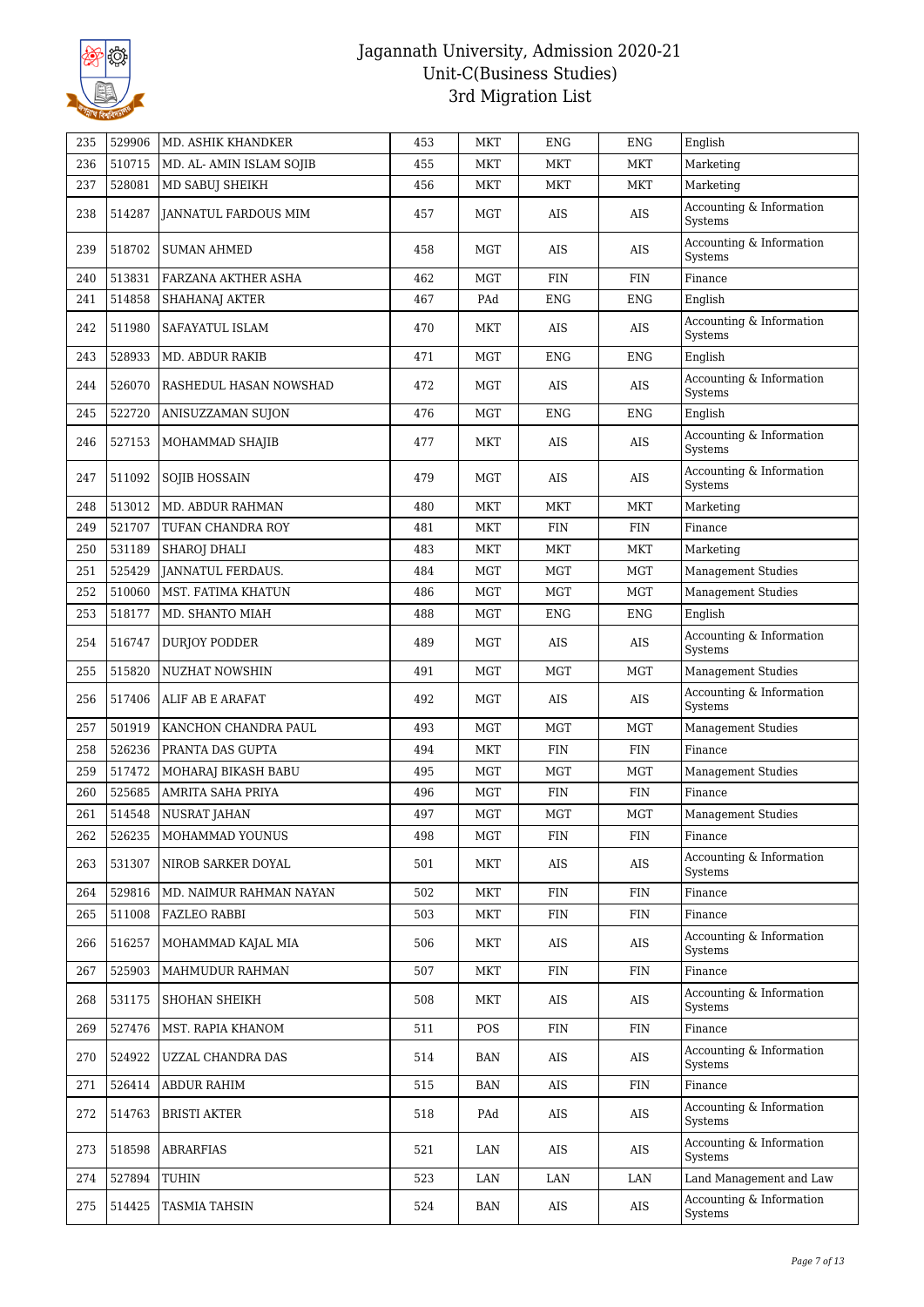

| 276 | 514728 | MARIYA                       | 525 | MCI        | AIS        | AIS        | Accounting & Information<br>Systems        |
|-----|--------|------------------------------|-----|------------|------------|------------|--------------------------------------------|
| 277 | 517795 | MD.MASFIQURE RAHMAN MAHIN    | 526 | PAd        | AIS        | AIS        | Accounting & Information<br>Systems        |
| 278 | 519611 | HASIB AHMMAD PATWARY         | 528 | PAd        | <b>AIS</b> | <b>AIS</b> | Accounting & Information<br>Systems        |
| 279 | 518134 | KAZI MUHAIMINUL ISLAM        | 529 | PAd        | <b>MKT</b> | <b>MKT</b> | Marketing                                  |
| 280 | 500738 | MD. MAHFUZ ALI               | 531 | BAN        | AIS        | AIS        | Accounting & Information<br>Systems        |
| 281 | 514052 | SHOMUNA ISLAM SRABONTI       | 532 | PAd        | AIS        | AIS        | Accounting & Information<br><b>Systems</b> |
| 282 | 524726 | MD. AKRAM HOSSEN             | 533 | PAd        | AIS        | AIS        | Accounting & Information<br>Systems        |
| 283 | 525450 | FOUZIA RAHMAN TONIMA         | 534 | MCJ        | AIS        | <b>FIN</b> | Finance                                    |
| 284 | 510179 | SHEHENAZ ZAMAN ANANYA        | 535 | PAd        | <b>MGT</b> | <b>MGT</b> | <b>Management Studies</b>                  |
| 285 | 528662 | <b>RASEL SARKER</b>          | 536 | MCJ        | AIS        | AIS        | Accounting & Information<br>Systems        |
| 286 | 503464 | <b>SUMIT MONDAL</b>          | 538 | MCJ        | <b>AIS</b> | AIS        | Finance                                    |
| 287 | 527064 | ABDULLAH                     | 539 | PAd        | MKT        | <b>MKT</b> | Marketing                                  |
| 288 | 517618 | MD. MUSTAKIM AHAMMED         | 542 | BAN        | AIS        | AIS        | Accounting & Information<br>Systems        |
| 289 | 513267 | MD. ABU JAYED                | 544 | IER        | MGT        | AIS        | Accounting & Information<br>Systems        |
| 290 | 500579 | LIMON HOSSAIN                | 546 | <b>SOC</b> | MGT        | AIS        | Accounting & Information<br>Systems        |
| 291 | 500029 | SHANTA KHATUN                | 549 | BAN        | MGT        | <b>MGT</b> | <b>Management Studies</b>                  |
| 292 | 531434 | MD. AL AMIN                  | 552 | <b>BAN</b> | <b>MGT</b> | <b>AIS</b> | Accounting & Information<br>Systems        |
| 293 | 529891 | PROBIN CHANDRA MADOK         | 553 | <b>POS</b> | MKT        | AIS        | Accounting & Information<br>Systems        |
| 294 | 508848 | MD. NAZIM ADNAN SAGAR        | 554 | PAd        | MKT        | AIS        | Accounting & Information<br>Systems        |
| 295 | 514388 | TAMANNA NISHI                | 556 | BAN        | MGT        | <b>MGT</b> | <b>Management Studies</b>                  |
| 296 | 528428 | MST. FARHANA AKTER           | 560 | <b>POS</b> | MGT        | <b>AIS</b> | Accounting & Information<br><b>Systems</b> |
| 297 | 510273 | MD. ZILHAJUL EKRAM AL- JAHIN | 562 | MCJ        | MGT        | <b>MGT</b> | Accounting & Information<br>Systems        |
| 298 | 514483 | <b>MITHILA RANI</b>          | 566 | $\rm IER$  | $\rm MGT$  | MGT        | Accounting & Information<br>Systems        |
| 299 | 514717 | <b>SOMYA AKTER</b>           | 567 | <b>SOC</b> | MGT        | <b>MGT</b> | <b>Management Studies</b>                  |
| 300 | 502088 | <b>JOY ROY</b>               | 570 | IER        | MGT        | MGT        | <b>Management Studies</b>                  |
| 301 | 526223 | <b>FARDEEN SHAHRIAR</b>      | 571 | PAd        | MGT        | MGT        | <b>Management Studies</b>                  |
| 302 | 526148 | MD. YOUSUF                   | 573 | POS        | MKT        | MKT        | Marketing                                  |
| 303 | 507922 | FARJANA ISLAM NAWME          | 574 | POS        | MGT        | MGT        | <b>Management Studies</b>                  |
| 304 | 530580 | MD. SOHANUR RAHMAN           | 577 | IER        | MGT        | MGT        | <b>Management Studies</b>                  |
| 305 | 500219 | RAJONI KHATUN                | 579 |            | MKT        | MKT        | Marketing                                  |
| 306 | 513155 | MD. MIRAJ HOSSAIN            | 580 | <b>ANT</b> | MGT        | MGT        | <b>Management Studies</b>                  |
| 307 | 529872 | SUBROTA DEB ROY              | 582 | IML        | MGT        | MGT        | <b>Management Studies</b>                  |
| 308 | 504049 | URMILA AKTER                 | 584 | IML        | MKT        | <b>MKT</b> | Marketing                                  |
| 309 | 533144 | <b>GOBINDA CHANDRA DAS</b>   | 585 | IML        | MKT        | MKT        | Marketing                                  |
| 310 | 514322 | <b>REYA MONI</b>             | 587 | <b>SOC</b> | MGT        | MGT        | <b>Management Studies</b>                  |
| 311 | 507015 | MD. SHAMIM RAZA              | 588 | SW         | MGT        | MGT        | <b>Management Studies</b>                  |
| 312 | 508839 | MD. SAIFUL ISLAM RONY        | 591 | IML        | MGT        | MGT        | <b>Management Studies</b>                  |
| 313 | 521749 | MEHEBBULLAH TOUSHIF          | 592 | <b>SOC</b> | MGT        | MGT        | <b>Management Studies</b>                  |
| 314 | 526028 | MOHAMMED MUFRATUL ISLAM      | 593 | SW         | MKT        | MKT        | Marketing                                  |
| 315 | 524507 | TAMANNA AKTHER EVA           | 595 | SW         | ECO        | ECO        | Economics                                  |
| 316 | 518599 | <b>ASIF HAOUD</b>            | 596 | SW         | MKT        | <b>MKT</b> | Marketing                                  |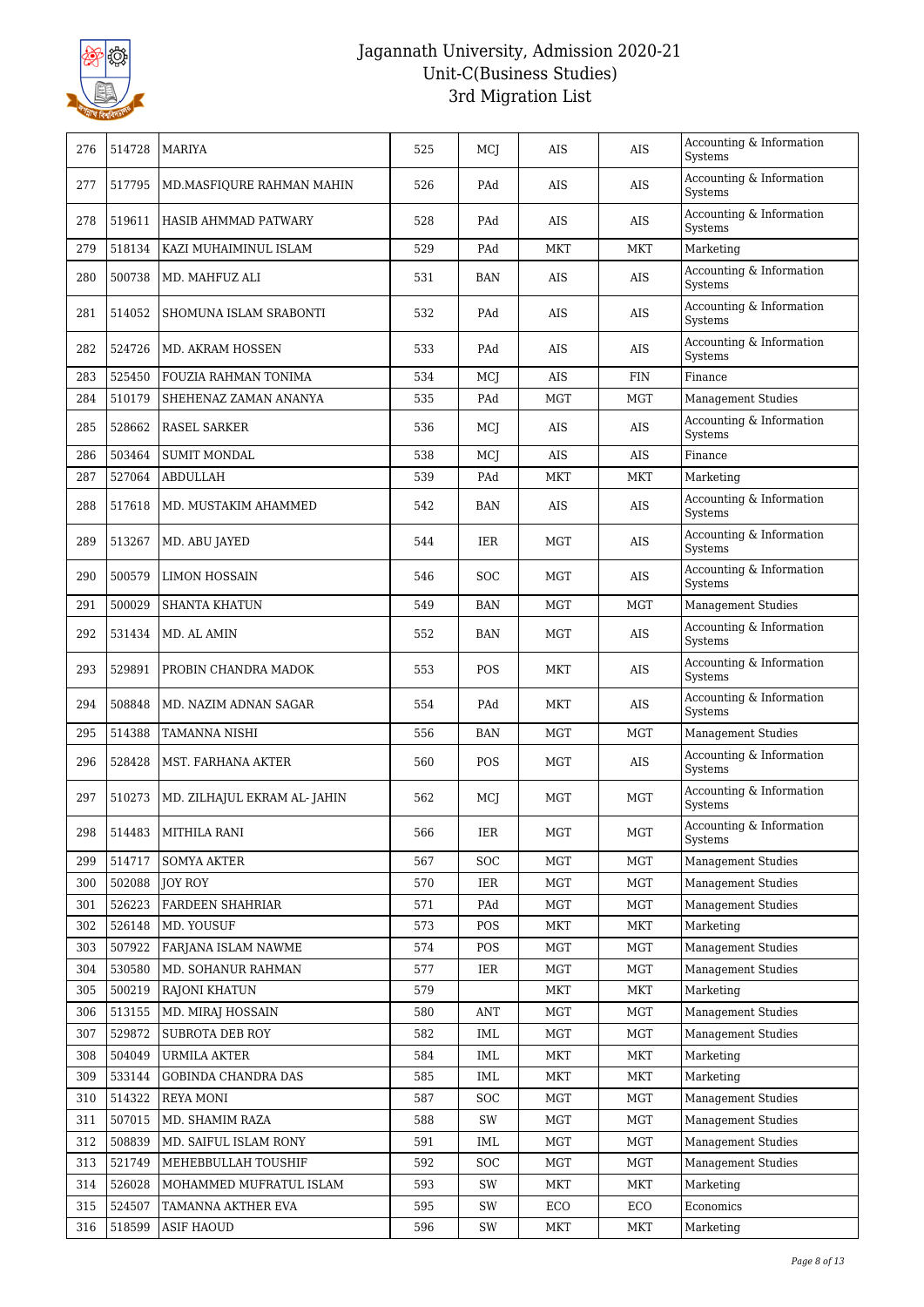

| 317 | 521432 | IQBAL MAHAMUD            | 597 | SW         | MKT        | MKT        | Marketing                 |
|-----|--------|--------------------------|-----|------------|------------|------------|---------------------------|
| 318 | 520546 | MD. ZUBAYER HOSSAIN      | 598 | IML        | MGT        | <b>MGT</b> | <b>Management Studies</b> |
| 319 | 515342 | ORPITA DAS MEME          | 599 | SW         | <b>MGT</b> | MGT        | <b>Management Studies</b> |
| 320 | 510482 | MD. KHOSRUL ISLAM        | 600 | ANT        | MKT        | <b>MKT</b> | Marketing                 |
| 321 | 511203 | MD. MOMINUL HAQUE        | 601 |            | MGT        | <b>MGT</b> | <b>Management Studies</b> |
| 322 | 509341 | SHUVO HASAN              | 603 | <b>ANT</b> | <b>MKT</b> | <b>MKT</b> | Marketing                 |
| 323 | 513937 | RIMA AKTER               | 604 | IML        | MGT        | MGT        | <b>Management Studies</b> |
| 324 | 504389 | MD. RAKIBUL ISLAM TOWSIF | 605 | SW         | MKT        | <b>MKT</b> | Marketing                 |
| 325 | 509096 | MD. ASHIKUR RAHMAN SHAH  | 607 | SW         | MKT        | <b>MKT</b> | Marketing                 |
| 326 | 502072 | MD. KAWSAR MIAH          | 608 |            | <b>MGT</b> | MGT        | <b>Management Studies</b> |
| 327 | 513848 | KANIZ FATEMA             | 611 | <b>ANT</b> | MGT        | MGT        | <b>Management Studies</b> |
| 328 | 516368 | <b>SANJOY KUMER DAS</b>  | 616 |            | MGT        | MGT        | <b>Management Studies</b> |
| 329 | 506775 | MD. NAZMUL HASAN         | 617 |            | <b>MGT</b> | <b>MGT</b> | <b>Management Studies</b> |
| 330 | 505345 | <b>BRISTY RAHMAN</b>     | 618 |            | LAN        | LAN        | Land Management and Law   |
| 331 | 508884 | MAFUZUL ISLAM ADNAN      | 621 |            | MKT        | <b>MKT</b> | Marketing                 |
| 332 | 515214 | <b>AMENA AKTER</b>       | 622 |            | MKT        | MKT        | Marketing                 |
| 333 | 500733 | SHOURAV ADHIKARY         | 623 |            | MKT        | MKT        | Marketing                 |
| 334 | 519435 | TAIJUL ISLAM             | 626 |            | ECO        | ECO        | Economics                 |
| 335 | 517086 | SHIDUL ISLAM RIYAD       | 627 |            | MGT        | MGT        | <b>Management Studies</b> |
| 336 | 500580 | MD. SHAHED ALI           | 628 |            | <b>MGT</b> | <b>MGT</b> | <b>Management Studies</b> |
| 337 | 527013 | ZULFIQUER ALI            | 630 |            | MGT        | MGT        | <b>Management Studies</b> |
| 338 | 526374 | <b>RAKIB HASAN</b>       | 633 |            | <b>MGT</b> | <b>MGT</b> | <b>Management Studies</b> |
| 339 | 515644 | <b>NASRIN AKTER</b>      | 634 |            | MGT        | MGT        | <b>Management Studies</b> |
| 340 | 508831 | MD. INJAMUL HAQUE JONI   | 636 |            | MKT        | <b>MKT</b> | Marketing                 |
| 341 | 507968 | MAISHA JAHAN MIM         | 637 |            | MKT        | MKT        | Marketing                 |
| 342 | 510271 | MST. SADIYA AKTER        | 638 |            | MKT        | MKT        | Marketing                 |
| 343 | 524526 | <b>HAWYA AKTER</b>       | 641 |            | <b>MGT</b> | MGT        | Management Studies        |
| 344 | 527709 | ALIF MUHAMMAD AHSAN      | 642 |            | <b>MGT</b> | <b>MGT</b> | Management Studies        |
| 345 | 506500 | MST. TUNNA MONI          | 644 |            | MKT        | MKT        | Marketing                 |
| 346 | 533089 | <b>NAIMA RAHMAN</b>      | 647 |            | <b>MGT</b> | MGT        | Management Studies        |
| 347 | 514530 | <b>JARIN HOSSIN NIHA</b> | 649 |            | MGT        | <b>MGT</b> | <b>Management Studies</b> |
| 348 | 512432 | <b>BIBI AMENA</b>        | 652 |            | MKT        | MKT        | Marketing                 |
| 349 | 522897 | MD. JAHIDUL ISLAM        | 653 |            | MKT        | MKT        | Marketing                 |
| 350 | 529861 | TONMOY ROY               | 654 |            | MGT        | <b>MGT</b> | <b>Management Studies</b> |
| 351 | 529778 | NISHAT MIA               | 658 |            | <b>MGT</b> | <b>MGT</b> | <b>Management Studies</b> |
| 352 | 519770 | AL-AMIN MAHTAB SHAAN     | 660 |            | <b>MGT</b> | <b>MGT</b> | <b>Management Studies</b> |
| 353 | 532750 | MD FAROQUE               | 661 |            | MGT        | MGT        | <b>Management Studies</b> |
| 354 | 518531 | MD. SHAMSUR RAHMAN SIZAN | 662 |            | <b>MGT</b> | <b>MGT</b> | Management Studies        |
| 355 | 532771 | MD.BORHAN UDDIN NOMAN    | 663 |            | <b>MGT</b> | MGT        | <b>Management Studies</b> |
| 356 | 526124 | RAFIQ BIN SADEK RESHAD   | 665 |            | <b>MGT</b> | MGT        | <b>Management Studies</b> |
| 357 | 524381 | MD. IBRHIM               | 666 |            | LAN        | LAN        | Land Management and Law   |
| 358 | 513847 | NUSRAT JAHAN TASHFE      | 667 |            | <b>MGT</b> | MGT        | <b>Management Studies</b> |
| 359 | 514328 | SURAYA YEASMIN SILVY     | 668 |            | <b>MGT</b> | <b>MGT</b> | <b>Management Studies</b> |
| 360 | 516959 | JUBAYER BIN BASHAR       | 669 |            | <b>MGT</b> | <b>MGT</b> | <b>Management Studies</b> |
| 361 | 520987 | REDWAN HOSSAIN SARDER    | 672 |            | MKT        | MKT        | Marketing                 |
| 362 | 524879 | MD. FAHIM FAISAL         | 673 |            | <b>MGT</b> | MGT        | <b>Management Studies</b> |
| 363 | 509080 | SADIYA ABEDIEN JEBA      | 674 |            | <b>MGT</b> | MGT        | <b>Management Studies</b> |
| 364 | 500911 | KAMRUL HOSSAIN           | 676 |            | <b>MGT</b> | <b>MGT</b> | <b>Management Studies</b> |
| 365 | 514783 | PRIYA ROY                | 677 |            | <b>MGT</b> | <b>MGT</b> | Management Studies        |
| 366 | 531990 | MD. AKASH BAPARI         | 680 |            | <b>MGT</b> | <b>MGT</b> | <b>Management Studies</b> |
| 367 | 531216 | SIZAN AHMED              | 681 |            | <b>MGT</b> | <b>MGT</b> | <b>Management Studies</b> |
|     |        |                          |     |            |            |            |                           |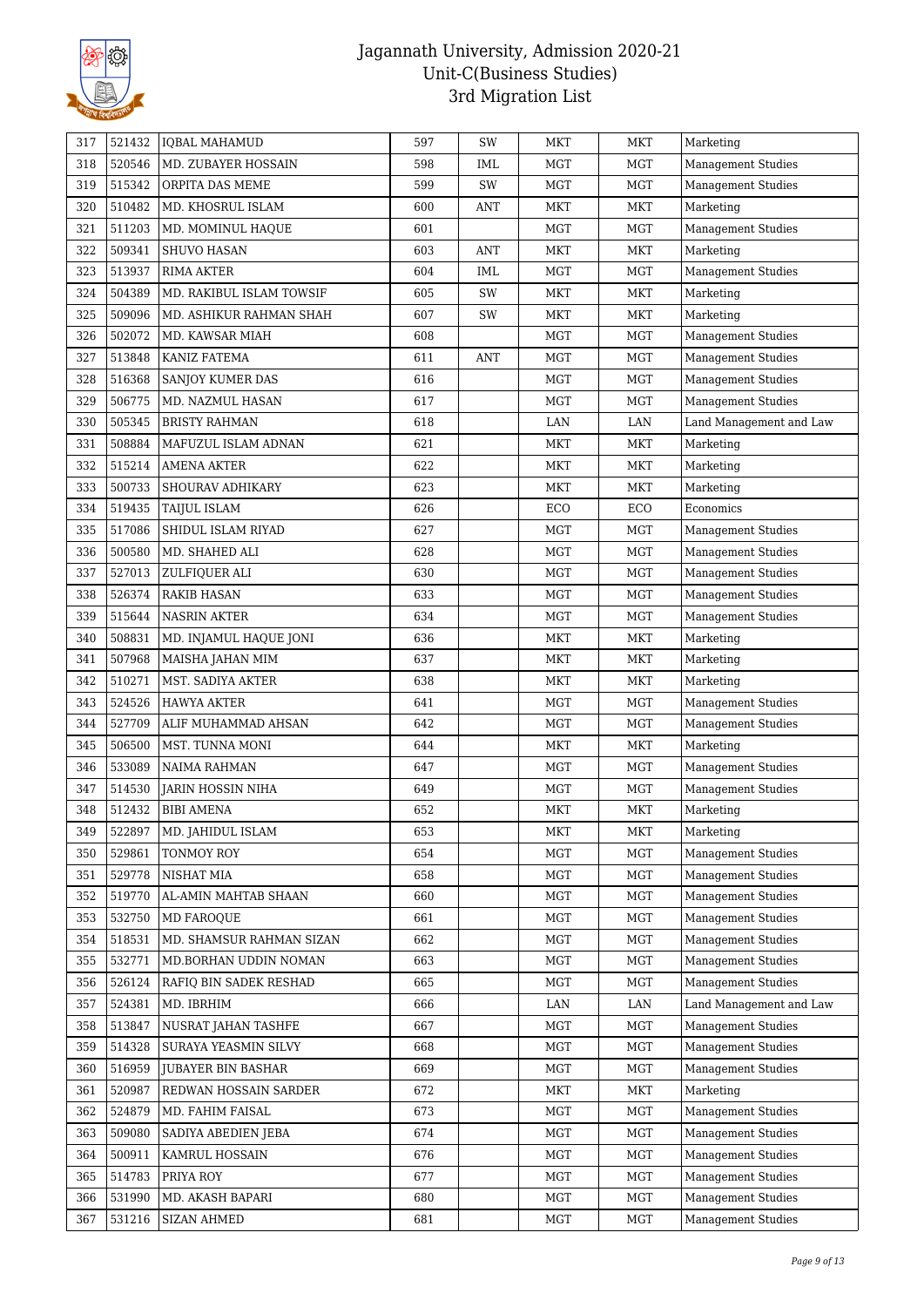

| 511597<br>369<br>HAFSA BINTA HAKIM<br>685<br>MGT<br>MGT<br><b>Management Studies</b><br>370<br>514545<br>686<br><b>RATNA AKTER</b><br>MGT<br><b>MGT</b><br><b>Management Studies</b><br>504540<br>371<br>MD. NAZMUL HASAN<br>688<br>MKT<br>MKT<br>Marketing |  |
|-------------------------------------------------------------------------------------------------------------------------------------------------------------------------------------------------------------------------------------------------------------|--|
|                                                                                                                                                                                                                                                             |  |
|                                                                                                                                                                                                                                                             |  |
|                                                                                                                                                                                                                                                             |  |
| 517713<br>372<br>689<br>MGT<br>MGT<br><b>Management Studies</b><br><b>SALMAN MAHAMUD</b>                                                                                                                                                                    |  |
| 373<br>521979<br>SHAHIDA ISLAM<br>690<br>MKT<br>MKT<br>Marketing                                                                                                                                                                                            |  |
| 518263<br>374<br>MD. NAZMUS SAKIB<br>692<br>MGT<br>MGT<br><b>Management Studies</b>                                                                                                                                                                         |  |
| 516316<br>375<br>693<br><b>MGT</b><br><b>MGT</b><br><b>Management Studies</b><br>MAHMUDA AKTER MIM                                                                                                                                                          |  |
| <b>MGT</b><br>376<br>514131<br>695<br>MGT<br><b>Management Studies</b><br>NUSRAT JAHAN ANY                                                                                                                                                                  |  |
| 377<br>513994<br>700<br>MKT<br>MKT<br>JANNATUL FERDOUS<br>Marketing                                                                                                                                                                                         |  |
| 510420<br>378<br>MD. ABDUR RAHIM<br>701<br>MKT<br><b>MKT</b><br>Marketing                                                                                                                                                                                   |  |
| 379<br>526605<br>ECO<br>Economics<br><b>IMTEAZ AHMMED</b><br>704<br>ECO                                                                                                                                                                                     |  |
| 511327<br>MD. ASRAFUL ISLAM<br>706<br>MKT<br><b>MKT</b><br>380<br>Marketing                                                                                                                                                                                 |  |
| 527703<br>381<br>MD. SABBIR AHMMED.<br>707<br>MGT<br>MGT<br><b>Management Studies</b>                                                                                                                                                                       |  |
| 382<br>512127<br><b>GOLAM KIBRIA</b><br>708<br><b>MKT</b><br>Marketing<br>MKT                                                                                                                                                                               |  |
| 528997<br>383<br>709<br>Marketing<br>MD. SHAKIB HOSSEN SHANTO<br>MKT<br>MKT                                                                                                                                                                                 |  |
| 517377<br>384<br>710<br>MKT<br>Marketing<br>FYZANUL HAQUE AYAN<br>MKT                                                                                                                                                                                       |  |
| 385<br>512883<br>711<br>MGT<br>Management Studies<br>SHANTA CHANDRA SHIL<br>MGT                                                                                                                                                                             |  |
| 386<br>501657<br>MGT<br>712<br>MGT<br><b>Management Studies</b><br>MD. IBRAHIM KHALIL ULLAH                                                                                                                                                                 |  |
| 507895<br>387<br>715<br>MGT<br>MGT<br><b>Management Studies</b><br>JANNATUL FERDOUS DOLA                                                                                                                                                                    |  |
| 524785<br>388<br>RABIUL AOWAL<br>716<br>LAN<br>LAN<br>Land Management and Law                                                                                                                                                                               |  |
| 389<br>525172<br><b>JHALAK SARKER</b><br>717<br>MGT<br><b>MGT</b><br><b>Management Studies</b>                                                                                                                                                              |  |
| 390<br>509460<br>718<br><b>MGT</b><br><b>MGT</b><br>MD. REZWAN SIDDIQUE<br><b>Management Studies</b>                                                                                                                                                        |  |
| 523990<br>391<br>ARAFAT MAHABUB CHOWDHURY TOHA<br>720<br>MGT<br>MGT<br><b>Management Studies</b>                                                                                                                                                            |  |
| 500824<br><b>MGT</b><br>392<br>MD. SAYEM REZA<br>721<br>MGT<br><b>Management Studies</b>                                                                                                                                                                    |  |
| 508812<br>393<br>722<br>MGT<br><b>MGT</b><br><b>Management Studies</b><br>HABIBUL BASHAR SUMON                                                                                                                                                              |  |
| 514965<br>394<br>726<br><b>MGT</b><br><b>MGT</b><br><b>Management Studies</b><br>NUSRAT JAHAN MIM                                                                                                                                                           |  |
| 513156<br>395<br>MD. FORHAD HOSSAIN<br>729<br>MKT<br>Marketing<br>MKT                                                                                                                                                                                       |  |
| 531423<br>396<br>730<br>MGT<br>MGT<br>MD. KAIYUM SHARIF<br><b>Management Studies</b>                                                                                                                                                                        |  |
| 502317<br>397<br>SWEETY RANI DATTA<br>731<br>MGT<br>MGT<br><b>Management Studies</b>                                                                                                                                                                        |  |
| 398<br>510061<br>732<br>MGT<br>MGT<br>MST. NOWRIN-BINTE-ZAMAN<br><b>Management Studies</b>                                                                                                                                                                  |  |
| 514030<br>399<br>734<br>MGT<br><b>MGT</b><br>SANJIDA KHANAM<br><b>Management Studies</b>                                                                                                                                                                    |  |
| 400<br>514330<br>HOMAYRA AKTER MOW<br>735<br>MGT<br>MGT<br><b>Management Studies</b>                                                                                                                                                                        |  |
| 507953<br>401<br>KONA AKTER<br>738<br>LAN<br>LAN<br>Land Management and Law                                                                                                                                                                                 |  |
| 517226<br>MD. RIPON<br>402<br>739<br><b>MKT</b><br>MKT<br>Marketing                                                                                                                                                                                         |  |
| 521309<br><b>Management Studies</b><br>MD. SAJID RAHMAN ERAM<br><b>MGT</b><br><b>MGT</b><br>403<br>740                                                                                                                                                      |  |
| 525510<br>FAHAMINA KAISHER<br>741<br><b>MGT</b><br><b>MGT</b><br><b>Management Studies</b><br>404                                                                                                                                                           |  |
| 522517<br>405<br><b>FARHAN TANVIR</b><br>742<br>PAd<br>PAd<br>Public Administration                                                                                                                                                                         |  |
| 510505<br><b>MGT</b><br><b>MGT</b><br><b>Management Studies</b><br>406<br>RAJIB ISLAM ASIF<br>743                                                                                                                                                           |  |
| 523218<br>407<br>SHREE PRARTH DEBNATH<br>745<br><b>MKT</b><br>MKT<br>Marketing                                                                                                                                                                              |  |
| 525954<br><b>MGT</b><br><b>Management Studies</b><br>408<br>MOHAMMAD HASAN UDDIN<br>747<br>MGT                                                                                                                                                              |  |
| 526304<br>409<br>SHAKAWATH HOSSAIN<br>748<br><b>MGT</b><br><b>MGT</b><br><b>Management Studies</b>                                                                                                                                                          |  |
| 521423<br>MD. MASUM BILLAH TANIM<br><b>MKT</b><br>MKT<br>Marketing<br>410<br>751                                                                                                                                                                            |  |
| 521397<br>752<br><b>MKT</b><br>Marketing<br>411<br>MD.RASHED KHAN MENON<br>MKT                                                                                                                                                                              |  |
| 513769<br><b>SADIA NASRIN</b><br><b>MGT</b><br><b>MGT</b><br>Management Studies<br>412<br>753                                                                                                                                                               |  |
| 507672<br>413<br>NAZNIN NAHAR SHAWMI<br><b>MGT</b><br>MGT<br><b>Management Studies</b><br>754                                                                                                                                                               |  |
| 510246<br>MGT<br>414<br>MD. RAIHAN MUNNA<br>755<br><b>MGT</b><br><b>Management Studies</b>                                                                                                                                                                  |  |
| 513898<br><b>TAMANNA AKTER</b><br>759<br><b>BAN</b><br>ECO<br>Economics<br>415                                                                                                                                                                              |  |
| 519392<br>MD. RAIHAN SARKER<br>760<br><b>MKT</b><br><b>MGT</b><br><b>Management Studies</b><br>416                                                                                                                                                          |  |
| 500850<br>MGT<br>417<br>SHAKIBUR RAHMAN<br>761<br><b>MKT</b><br><b>Management Studies</b>                                                                                                                                                                   |  |
| 524867<br>NAIMUR RAHMAN<br>763<br><b>MKT</b><br><b>MGT</b><br>418<br><b>Management Studies</b>                                                                                                                                                              |  |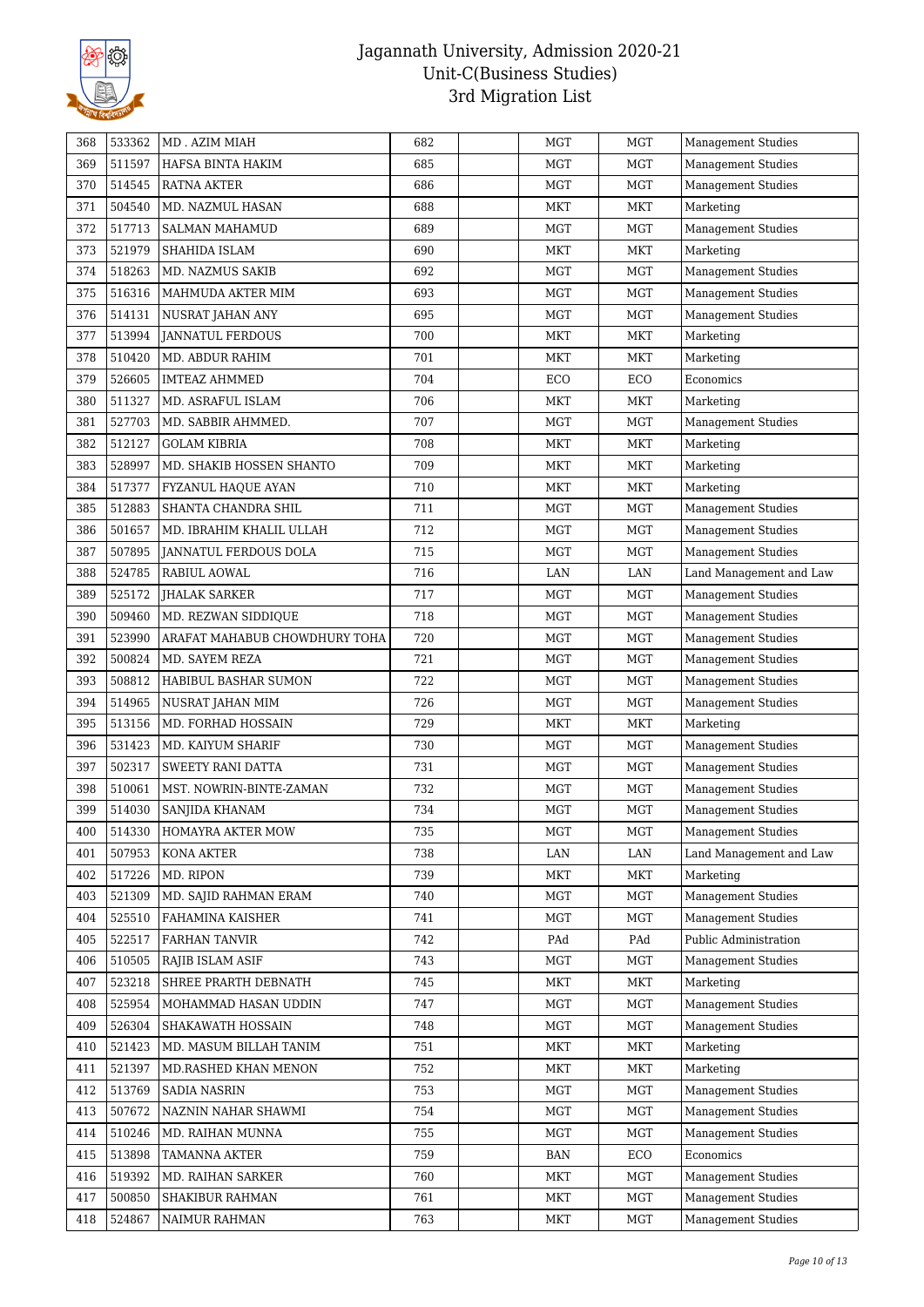

| 419 | 520420 | RAKIBUL HASAN            | 765 | MKT        | MGT        | <b>Management Studies</b> |
|-----|--------|--------------------------|-----|------------|------------|---------------------------|
| 420 | 532845 | MD. TANBIR HASSAN        | 766 | MKT        | <b>MKT</b> | Marketing                 |
| 421 | 516117 | <b>SHANTA AKTER</b>      | 767 | POS        | POS        | Political Science         |
| 422 | 527730 | <b>IMTIAZ AHAMED</b>     | 768 | MKT        | MKT        | Marketing                 |
| 423 | 524451 | <b>MST. RABEYA AKTER</b> | 769 | SW         | SW         | Social Work               |
| 424 | 530320 | MD. SOZIB ISLAM          | 770 | <b>MKT</b> | MKT        | Marketing                 |
| 425 | 528783 | <b>VOJON KUMAR</b>       | 771 | MKT        | MGT        | <b>Management Studies</b> |
| 426 | 519280 | <b>NABIN HOSEN</b>       | 772 | <b>MKT</b> | MGT        | <b>Management Studies</b> |
| 427 | 510257 | <b>ROKSANA</b>           | 773 | MKT        | <b>MKT</b> | Marketing                 |
| 428 | 518510 | MD. RIYAD HOSSAIN        | 774 | MKT        | <b>MKT</b> | Marketing                 |
| 429 | 514885 | <b>SADIA AKTER</b>       | 775 | MKT        | MKT        | Marketing                 |
| 430 | 522493 | <b>NUSRAT JAHAN</b>      | 776 | PAd        | <b>MGT</b> | <b>Management Studies</b> |
| 431 | 512230 | MD. RION MIA             | 777 | MKT        | MKT        | Economics                 |
| 432 | 509657 | MD. MOHAIMINUL REZBI     | 778 | <b>MKT</b> | <b>MGT</b> | Management Studies        |
| 433 | 502949 | MAJIDUL ISLAM FAHAD      | 779 | LAN        | LAN        | Land Management and Law   |
| 434 | 517121 | MD JUBAER HOSSAIN        | 780 | <b>MKT</b> | <b>MKT</b> | Marketing                 |
| 435 | 521133 | MD. MAHIUDDIN            | 781 | <b>MKT</b> | <b>MKT</b> | Marketing                 |
| 436 | 526090 | MOHAMMAD EMON AHMED      | 783 | MKT        | MKT        | Marketing                 |
| 437 | 515338 | MAHABUBA ISLAM MITU      | 786 | MKT        | MKT        | Marketing                 |
| 438 | 510377 | MD. MASUD RANA           | 787 | <b>MKT</b> | MGT        | <b>Management Studies</b> |
| 439 | 527261 | SRABONI CHOWDHURY        | 791 | PAd        | MGT        | <b>Management Studies</b> |
| 440 | 513202 | MD. IMRAN HOSSAIN        | 794 | LAN        | <b>MGT</b> | <b>Management Studies</b> |
| 441 | 511781 | ABUL KALAM AKASH         | 796 | POS        | MGT        | <b>Management Studies</b> |
| 442 | 526483 | MD IMRAN SHAHED          | 797 | LAN        | LAN        | Land Management and Law   |
| 443 | 511405 | MD. MUTTAKIN ALI         | 798 | <b>IER</b> | <b>MGT</b> | <b>Management Studies</b> |
| 444 | 518279 | MAHEDI HASAN             | 799 | <b>BAN</b> | MGT        | <b>Management Studies</b> |
| 445 | 512147 | MD. TAWFIQUL ISLAM       | 801 | PAd        | MGT        | <b>Management Studies</b> |
| 446 | 506511 | MOST. SUCHI KHATUN       | 803 | <b>BAN</b> | <b>MKT</b> | Marketing                 |
| 447 | 510161 | AFIA ANJUM               | 808 | PAd        | MKT        | Marketing                 |
| 448 | 501607 | <b>TAMANNA AKTHER</b>    | 809 | POS        | <b>MGT</b> | <b>Management Studies</b> |
| 449 | 514602 | MEHEJABIN ISLAM MUSKAN   | 811 | IML        | <b>MGT</b> | <b>Management Studies</b> |
| 450 | 532541 | PRASANTA DABNATH         | 812 | <b>BAN</b> | <b>MGT</b> | <b>Management Studies</b> |
| 451 | 518916 | SHIHAB MOLLA             | 813 | IML        | MGT        | Management Studies        |
| 452 | 526361 | ATA ULLAH                | 814 | PAd        | <b>MGT</b> | <b>Management Studies</b> |
| 453 | 517184 | APURBO KUNDU             | 815 | POS        | LAN        | Land Management and Law   |
| 454 | 514998 | DIPA SARKER              | 816 | <b>BAN</b> | MKT        | Marketing                 |
| 455 | 518332 | MD. TOKE                 | 817 | MCJ        | <b>MGT</b> | Management Studies        |
| 456 | 517615 | FAHAD HOSSAIN            | 818 | <b>BAN</b> | MKT        | Marketing                 |
| 457 | 526014 | ANWAR FAIYAZ             | 819 | PAd        | MKT        | Marketing                 |
| 458 | 507896 | YASMIN AKTER             | 821 | MCJ        | MGT        | <b>Management Studies</b> |
| 459 | 514955 | SUMIYA ISLAM SUZANA      | 822 | IER        | MKT        | Marketing                 |
| 460 | 530552 | <b>JANNATUN NAIM</b>     | 825 | POS        | <b>MGT</b> | <b>Management Studies</b> |
| 461 | 533160 | MEHEDI HASAN             | 826 | IER        | <b>MGT</b> | <b>Management Studies</b> |
| 462 | 518533 | MD. REHAD SARKER         | 829 | POS        | MGT        | <b>Management Studies</b> |
| 463 | 518254 | MD. MAMUN                | 830 | IER        | MKT        | Marketing                 |
| 464 | 507528 | MOSLEY UDDIN             | 831 | SW         | MGT        | <b>Management Studies</b> |
| 465 | 516440 | FARJANA                  | 835 | <b>SOC</b> | MKT        | Marketing                 |
| 466 | 500596 | MD. IBRAHIM HOSSAIN      | 836 | PAd        | PAd        | Public Administration     |
| 467 | 524400 | FAUZIA SHARMIN OASIS     | 840 | PAd        | MGT        | <b>Management Studies</b> |
| 468 | 516775 | MD. SHAKIL SHIKDER       | 843 | PAd        | PAd        | Public Administration     |
|     | 517581 |                          |     | PAd        |            |                           |
| 469 |        | MD. SOHRAF               | 845 |            | MGT        | <b>Management Studies</b> |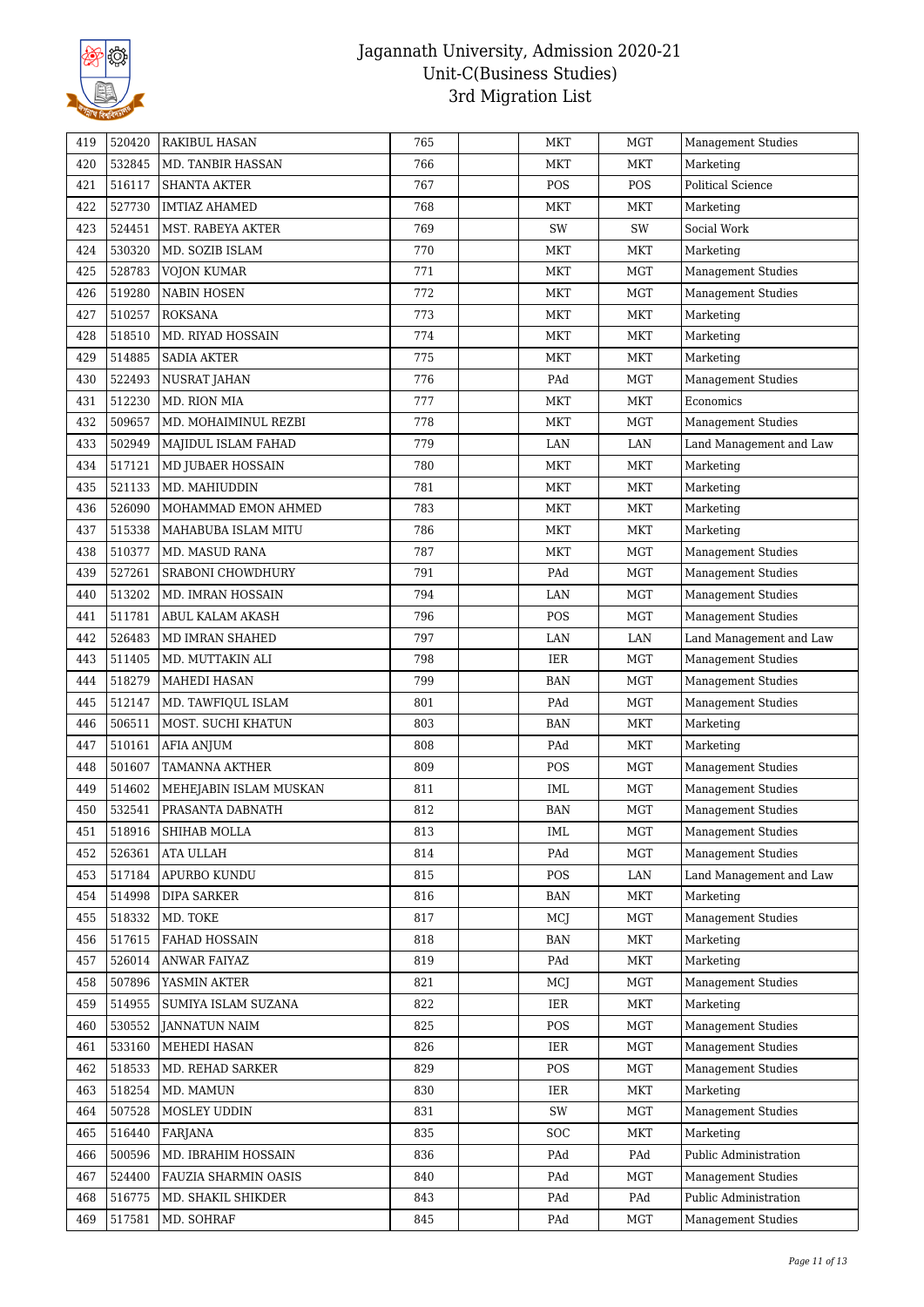

| 470 | 507880 | HAFIZA AKTER             | 846 | MCJ        | MCI        | Mass Communication and<br>Journalism |
|-----|--------|--------------------------|-----|------------|------------|--------------------------------------|
| 471 | 516839 | MD.MAHAMUDUL HASAN       | 847 | <b>SOC</b> | <b>MGT</b> | <b>Management Studies</b>            |
| 472 | 516703 | <b>MEARAZ HOSSAIN</b>    | 850 | MCJ        | MKT        | Marketing                            |
| 473 | 511808 | <b>SHAHARIA BOSHIR</b>   | 854 | MCJ        | <b>MKT</b> | Marketing                            |
| 474 | 522165 | <b>ESRAT JAHAN</b>       | 855 | IER        | <b>MGT</b> | Management Studies                   |
| 475 | 514889 | <b>BITHI AKTER</b>       | 857 | <b>SOC</b> | <b>MGT</b> | <b>Management Studies</b>            |
| 476 | 531742 | SANZIDA SULTANA          | 858 | IML        | MKT        | Marketing                            |
| 477 | 512896 | ABU SAYED FARHAD         | 860 | MCJ        | <b>MKT</b> | Marketing                            |
| 478 | 531227 | MD. JEWEL MATUBBER       | 861 | <b>SOC</b> | <b>MKT</b> | Marketing                            |
| 479 | 504148 | <b>HABIBA AKTER</b>      | 863 | MCJ        | MGT        | <b>Management Studies</b>            |
| 480 | 524710 | MD. GOLAM MOSTOFA        | 864 | SW         | <b>MGT</b> | Land Management and Law              |
| 481 | 522594 | ANOWAR HOSSAIN           | 866 | IML        | <b>MGT</b> | <b>Management Studies</b>            |
| 482 | 531340 | TUSHAR SHEIKH            | 867 | SW         | MKT        | Marketing                            |
| 483 | 514338 | TABASSUM AISARJA RASTY   | 868 | <b>SOC</b> | <b>MKT</b> | Marketing                            |
| 484 | 513618 | MD. MONUWAR HOSSEN RONI  | 869 | <b>ANT</b> | PAd        | Public Administration                |
| 485 | 509085 | REDOAN AHMED NAFIZ       | 871 | SOC        | MGT        | <b>Management Studies</b>            |
| 486 | 530531 | SHEHAB MIA               | 874 | ANT        | <b>MGT</b> | <b>Management Studies</b>            |
| 487 | 513891 | <b>MAFUZA AKTER NITU</b> | 879 | IML        | IML        | Institute of Modern<br>Language(IML) |
| 488 | 528156 | MD EMON SHEIKH           | 890 |            | <b>MGT</b> | <b>Management Studies</b>            |
| 489 | 526012 | MD. HABIBUL ABRAR        | 891 |            | MKT        | Marketing                            |
| 490 | 512894 | <b>MAHA AKTER</b>        | 892 |            | MKT        | Marketing                            |
| 491 | 528555 | MD. MEHEDI HASSAN        | 893 |            | MKT        | <b>Management Studies</b>            |
| 492 | 531479 | MD. HAFIZUR RAHMAN       | 894 |            | MKT        | <b>Management Studies</b>            |
| 493 | 513158 | SALEM HOSSAIN SIYAM      | 895 |            | <b>MKT</b> | Marketing                            |
| 494 | 513225 | MD. YOUNUS               | 896 |            | MKT        | Management Studies                   |
| 495 | 500878 | NAEEM AL YUSUF MALIK     | 898 |            | PAd        | Public Administration                |
| 496 | 500274 | <b>SHUNJIDA ALAM</b>     | 899 |            | MKT        | <b>Management Studies</b>            |
| 497 | 518876 | <b>TOUFIQE OMAR</b>      | 900 |            | <b>MKT</b> | Management Studies                   |
| 498 | 518573 | TOFAYEL ISLAM            | 901 |            | <b>MKT</b> | <b>Management Studies</b>            |
| 499 | 513056 | MD. MAINE HOSSEN         | 902 |            | MKT        | Management Studies                   |
| 500 | 518836 | ABIDUR RAHMAN MAHIR      | 903 |            | MKT        | <b>Management Studies</b>            |
| 501 | 521269 | <b>NAJMUL HOSSAIN</b>    | 904 |            | <b>MKT</b> | <b>Management Studies</b>            |
| 502 | 521031 | MD. JILON HOSSAIN        | 905 |            | <b>MKT</b> | Marketing                            |
| 503 | 530705 | MD. SAMIUL ISLAM         | 906 |            | PAd        | Public Administration                |
| 504 | 527673 | MD. PRANTO NASIB         | 907 |            | <b>MKT</b> | Marketing                            |
| 505 | 501213 | RABBI AHAMMED            | 908 |            | MKT        | Marketing                            |
| 506 | 513799 | RUBAIYAT FARDIN          | 909 |            | MKT        | Marketing                            |
| 507 | 513791 | NASRIN NAHAR NADIA       | 911 |            | PAd        | Marketing                            |
| 508 | 524092 | MD. IMRAN HASAN          | 912 |            | MCI        | Marketing                            |
| 509 | 514083 | FATEHA SULTANA SHAFA     | 914 |            | <b>SOC</b> | Marketing                            |
| 510 | 502765 | <b>JOY BISWAS</b>        | 915 |            | PAd        | Marketing                            |
| 511 | 514015 | UMMA MORIOM LAMEA        | 916 |            | PAd        | Marketing                            |
| 512 | 514424 | <b>DOLON AKTER</b>       | 917 |            | POS        | Political Science                    |
| 513 | 518390 | SAHADAT HOSSAIN SOBUJ    | 918 |            | POS        | Marketing                            |
| 514 | 505050 | MD. ROMAN HOSSEN         | 919 |            | IER        | Marketing                            |
| 515 | 533048 | MD. MURSHED              | 923 |            | IER        | Marketing                            |
| 516 | 527932 | MD HABIBUR RAHMAN        | 924 |            | MCJ        | Marketing                            |
| 517 | 517305 | MD. SHARIFUL ISLAM       | 925 |            | PAd        | Marketing                            |
| 518 | 518672 | MD. HIMEL MIAH           | 930 |            | MCJ        | Marketing                            |
| 519 | 524112 | TAJRIN AKTER             | 931 |            | POS        | Political Science                    |
|     |        |                          |     |            |            |                                      |